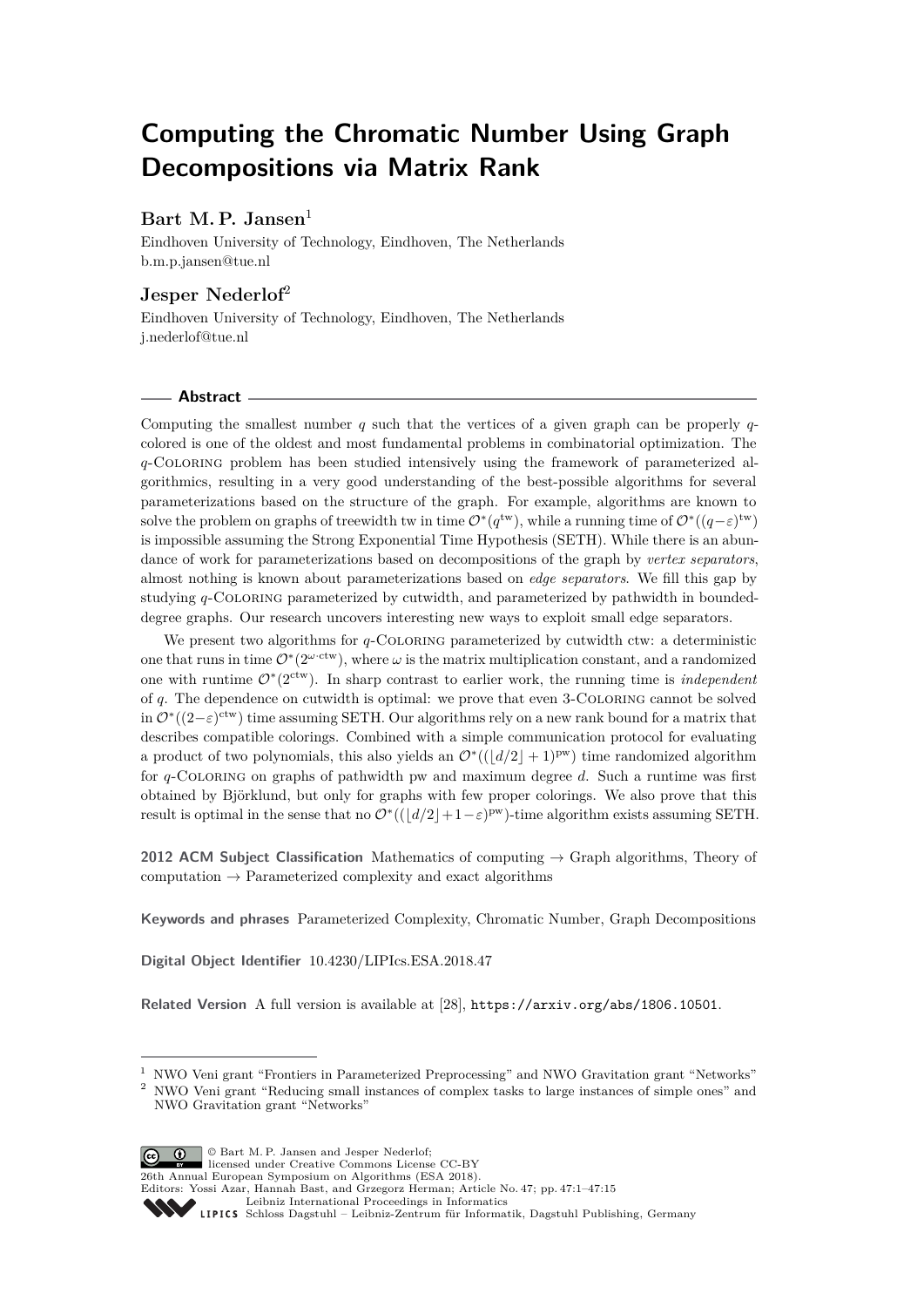## **47:2 Chromatic Number via Matrix Rank**

# **1 Introduction**

Graph coloring is one of the most fundamental combinatorial problems, studied already in the 1850s. Countless papers (cf. [\[38\]](#page-14-1)) and several monographs [\[29,](#page-13-1) [30,](#page-13-2) [33\]](#page-14-2) have been devoted to its combinatorial and algorithmic investigation. Since the graph coloring problem is NP-complete even in restricted settings such as planar graphs [\[21\]](#page-13-3), considerable effort has been invested in finding polynomial-time approximation algorithms and exact algorithms that beat brute-force search [\[5,](#page-12-0) [6\]](#page-12-1).

A systematic study of which characteristics of inputs govern the complexity of the graph coloring problem has been undertaken using the framework of parameterized algorithmics. The aim in this framework is to obtain algorithms whose running time is of the form  $f(k) \cdot n^{\mathcal{O}(1)}$ , where k is a parameter that measures the complexity of the instance and is independent of the number of vertices  $n$  in the input graph. Over the past decade, numerous parameters have been employed that quantify the structure of the underlying graph. In several settings, algorithms have been obtained that are *optimal* under the Strong Exponential Time Hypothesis (SETH) [\[25,](#page-13-4) [26\]](#page-13-5). For example, it has long been known (cf. [\[10,](#page-12-2) Theorem 7.9],[\[40\]](#page-14-3)) that testing *q*-colorability on a graph that is provided together with a tree decomposition of width *k* can be done in time  $\mathcal{O}(q^k \cdot k^{\mathcal{O}(1)} \cdot n)$ . Lokshtanov, Marx, and Saurabh [\[34\]](#page-14-4) proved a matching lower bound: an algorithm running in time  $(q - \varepsilon)^k \cdot n^{\mathcal{O}(1)}$ for any  $\varepsilon > 0$  and integer  $q \ge 3$  would contradict SETH. Results are also known for graph coloring parameterized by the vertex cover number [\[27\]](#page-13-6), pathwidth and the feedback vertex number [\[34\]](#page-14-4), cliquewidth [\[17,](#page-13-7) [24,](#page-13-8) [31\]](#page-13-9), twin-cover [\[20\]](#page-13-10), modular-width [\[19\]](#page-13-11), and split-matching width [\[39\]](#page-14-5). (See [\[16,](#page-13-12) Fig. 1] for relations between these parameters.)

A survey of these algorithmic results for graph coloring results in the following picture of the complexity landscape: For graph parameters that are defined in terms of the width of decompositions by vertex separators (pathwidth, treewidth, vertex cover number, etc.), one can typically obtain a running time of  $\mathcal{O}^*(q^k)$  to test whether a graph that is given together with a decomposition of width *k* is *q*-colorable, but assuming (S)ETH there is no algorithm with running time  $\mathcal{O}^*(c^k)$  for any constant *c* independent of *q* [\[27,](#page-13-6) Theorem 11]. (We use  $\mathcal{O}^*(f(k))$  as a shorthand for  $f(k) \cdot n^{\mathcal{O}(1)}$ .)

The complexity of graph coloring parameterized by width measures based on vertex separators is therefore well-understood by now. However, only little attention has been paid to graph decompositions whose width is measured in terms of the number of *edges* in a separator. There is intriguing evidence that separators consisting of few edges (or, equivalently, consisting of a bounded number of bounded-degree vertices) can be algorithmically exploited in nontrivial ways when solving *q*-Coloring. In 2016, Björklund [\[4\]](#page-12-3) presented a fascinating algebraic algorithm that decides *q*-colorability using an algorithmic variation on the Alon-Tarsi theorem [\[1\]](#page-12-4). Given a graph *G* of maximum degree *d*, a path decomposition of width *k*, and integers *q* and *s*, his algorithm runs in time  $(\lfloor d/2 \rfloor + 1)^k n^{\mathcal{O}(1)} \cdot s$ . If the graph is not *q*-colorable it always outputs no. If the graph has at most *s* proper *q*-colorings, then it outputs yes with constant probability. Hence when  $q \geq (|d/2|+1)$  and *s* is small, it improves over the standard  $\mathcal{O}^*(q^k)$ -time dynamic program by exploiting the bounded-degree vertex separators encoded in the path decomposition. However, the dependence of the running time on the number of proper *q*-colorings in the graph is very undesirable, as that number may be exponentially large in *n*.

Björklund's algorithm hints at the fact that graph decompositions whose width is governed by the number of *edges* in a separator may yield an algorithmic advantage over existing approaches. In this work, we therefore perform a deeper investigation of how decompositions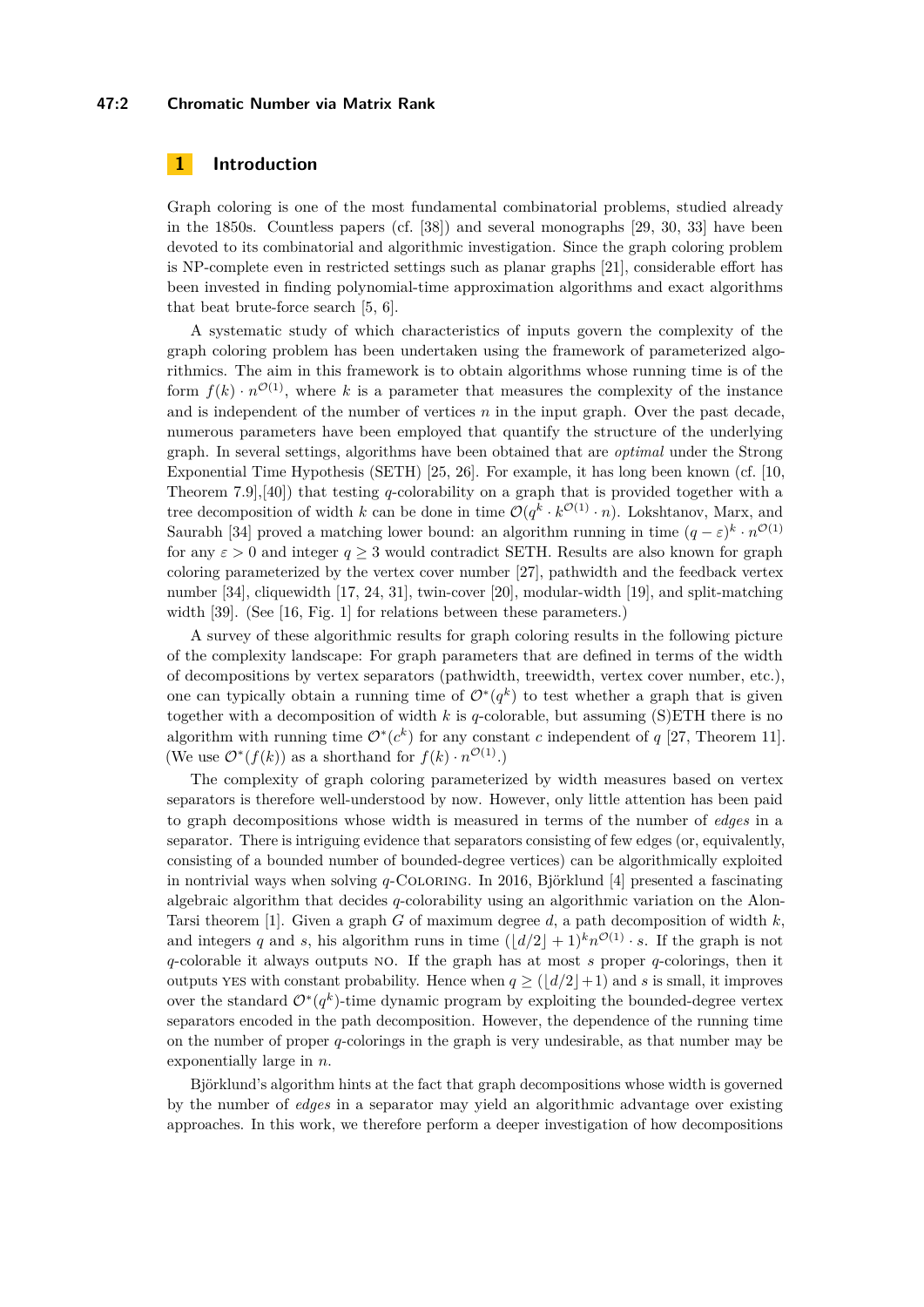by small edge separators can be exploited when solving *q*-Coloring. By leveraging a new rank upper bound for a matrix that describes the compatibility of colorings of subgraphs on two sides of a small edge separator, we obtain a number of novel algorithmic results. In particular, we show how to eliminate dependence on the number *s* of proper colorings.

**Our results.** We present efficient algorithms for *q*-COLORING parameterized by the width of various types of graph decompositions by small edge separators. Our first results are phrased in terms of the graph parameter *cutwidth*. A decomposition in this case corresponds to a linear ordering of the vertices; the cutwidth of this ordering is given by the maximum number of edges that connect a vertex in a prefix of the ordering to a vertex in the complement (see Section [2](#page-3-0) for formal definitions). Cutwidth is one of the classic graph layout parameters (cf. [\[14\]](#page-12-5)). It takes larger values than treewidth [\[32\]](#page-14-6), and has been the subject of frequent study [\[23,](#page-13-13) [41,](#page-14-7) [42\]](#page-14-8).

Informally speaking, we prove that interactions of partial solutions on low-cutwidth graphs are much simpler than interactions of partial solutions on low-pathwidth graphs. The rank-based approach developed in earlier work [\[8,](#page-12-6) [11,](#page-12-7) [18\]](#page-13-14) can be used by setting up matrices whose rank determines the complexity of these interactions in low-cutwidth graphs. These are different from the matrices associated to partial solutions in low-pathwidth graphs, and admit better rank bounds. This is exploited by two different algorithms: a deterministic algorithm that employs fast matrix multiplication and therefore has the matrix-multiplication constant  $\omega$  in its running time, and a faster randomized Monte Carlo algorithm.

<span id="page-2-0"></span> $\triangleright$  **Theorem 1.** *There is a deterministic algorithm that, for any q, solves q*-COLORING *on a graph G* with a given linear layout of cutwidth ctw in  $O^*(2^{\omega \cdot \text{ctw}})$  time, where  $\omega \leq 2.373$  is *the matrix multiplication constant.*

<span id="page-2-1"></span> $\triangleright$  **Theorem 2.** *There is a randomized Monte Carlo algorithm that, for any q, solves q*-COLORING on a graph *G* with a given linear layout of cutwidth ctw in  $O^*(2^{ctw})$  time.

These results show a striking difference between cutwidth and parameterizations based on vertex separators such as treewidth and vertex cover number: we obtain single-exponential running times where the base of the exponent is *independent* of the number of colors *q*, which (assuming ETH) is impossible even parameterized by vertex cover [\[27\]](#page-13-6). The assumption that a decomposition is given in the input is standard in this line of research [\[8,](#page-12-6) [12,](#page-12-8) [11,](#page-12-7) [18\]](#page-13-14) and decouples the complexity of *finding* a decomposition from that of *exploiting* a decomposition.

The ideas underlying Theorems [1](#page-2-0) and [2](#page-2-1) can also be used to eliminate the dependence on the number of proper colorings from Björklund's algorithm. We prove the following theorem:

<span id="page-2-2"></span>I **Theorem 3.** *There is a randomized Monte Carlo algorithm that, for any q, solves q*-Coloring *on a graph G with maximum degree d and given path decomposition of width* pw  $in \mathcal{O}^*((|d/2|+1)^{pw})$  *time.* 

Our approach uses the first step of the proof of the Alon-Tarsi theorem (i.e. rewrite the problem into evaluating the graph polynomial) and also relates colorability to certain orientations, but deviates from the previous algorithm otherwise: to evaluate the appropriate graph polynomial we extend a fairly simple communication-efficient protocol to evaluate a product of two polynomials.

We also prove that the randomized algorithms of Theorem [2](#page-2-1) and Theorem [3](#page-2-2) are conditionally *optimal*, even when restricted to special cases:

<span id="page-2-3"></span>**Find 1 (** $\star$ **).** *Assuming SETH, there is no*  $\varepsilon > 0$  *such that* 3-COLORING *on a planar graph G given along with a linear layout of cutwidth* ctw *can be solved in time*  $O<sup>*</sup>((2 - \varepsilon)<sup>ctw</sup>)$ *.*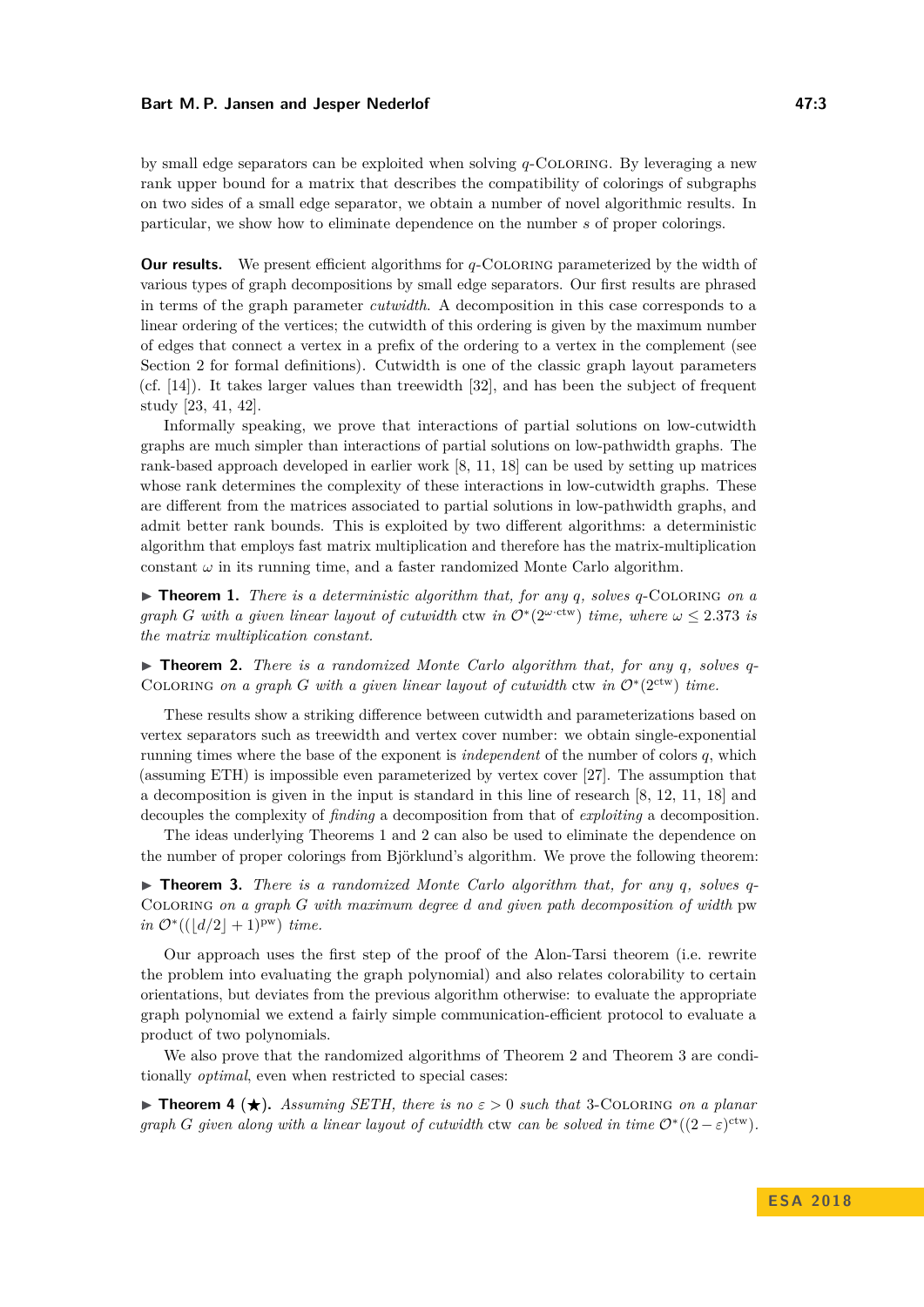## **47:4 Chromatic Number via Matrix Rank**

<span id="page-3-1"></span>▶ **Theorem 5** (★). Let  $d \geq 5$  be an odd integer and let  $q_d := |d/2| + 1$ . Assuming SETH, *there is no*  $\varepsilon > 0$  *such that*  $q_d$ -COLORING *on a graph of maximum degree d given along with a path decomposition of pathwidth* pw *can be solved in time*  $\mathcal{O}^*((|d/2|+1-\varepsilon)^{pw})$ *.* 

These results are obtained by building on the techniques of Lokshtanov et al. [\[34\]](#page-14-4) that propagate 'partial assignments' throughout graphs of small cutwidth or pathwidth.

# **Organization**

In Section [2](#page-3-0) we provide preliminaries. In Section [3](#page-4-0) we present algorithms for graph coloring, proving Theorems [1,](#page-2-0) [2,](#page-2-1) and [3.](#page-2-2) In Section [4](#page-11-0) we give briefly sketch the main ideas of the proofs of Theorems [4](#page-2-3) and [5,](#page-3-1) showing that our randomized algorithms cannot be improved significantly assuming SETH. Finally, we provide some conclusions in Section [5.](#page-11-1) Due to space restrictions, proofs for statements marked  $(\star)$  have been deferred to the full version [\[28\]](#page-13-0).

# <span id="page-3-0"></span>**2 Preliminaries**

We use N to denote the natural numbers, including 0. For a positive integer *n* and a set *X* we use  $\binom{X}{n}$  to denote the collection of all subsets of *X* of size *n*. The *power set* of *X* is denoted  $2^X$ . The set  $\{1, \ldots, n\}$  is abbreviated as [*n*]. The  $\mathcal{O}^*$  notation suppresses polynomial factors in the input size *n*, such that  $O^*(f(k))$  is shorthand for  $O(f(k)n^{O(1)})$ . All our logarithms have base two. For sets  $S$ , T we denote by  $S<sup>T</sup>$  the set of vectors indexed by elements of *T* whose entries are from *S*. If  $T = [n]$ , we use  $S^n$  instead of  $S^{[n]}$ .

We consider finite, simple, and undirected graphs  $G$ , consisting of a vertex set  $V(G)$  and edge set  $E(G) \subseteq {V(G) \choose 2}$ . The neighbors of a vertex *v* in *G* are denoted  $N_G(v)$ . The closed neighborhood of *v* is  $N_G[v] := N_G(v) \cup \{v\}$ . The degree  $d(v)$  equals  $|N_G(v)|$  and if  $X \subseteq E(G)$ , then  $d_X(v)$  denotes the number of edges of X incident to *v*. This notation is extended to  $d^-(v)$ ,  $d^+(v)$ ,  $d^-_X(v)$ ,  $d^+_X(v)$  for directed graphs in the natural way (e.g.  $d^+_X(v)$  denotes the number of *w* such that  $(v, w) \in X$ ). For a vertex set  $S \subseteq V(G)$  the open neighborhood  $i_S N_G(S) := \bigcup_{v \in S} N_G(v) \setminus S$  and the closed neighborhood is  $N_G[S] := N_G(S) \cup S$ , while  $G[S]$ denotes the graph induced by *S*.

A *q*-coloring of a graph *G* is a function  $f: V(G) \to [q]$ . A coloring is *proper* if  $f(u) \neq f(v)$ for all edges  $\{u, v\} \in E(G)$ . For a fixed integer q, the q-COLORING problem asks whether a given graph *G* has a proper *q*-coloring. The *q*-SAT problem asks whether a given Boolean formula, in conjunctive normal form with clauses of size at most *q*, has a satisfying assignment.

 $\triangleright$  **Strong Exponential Time Hypothesis** ([\[25,](#page-13-4) [26\]](#page-13-5)). For every  $\varepsilon > 0$ , there is a constant q *such that*  $q$ -SAT *on n variables cannot be solved in time*  $O^*((2 - \varepsilon)^n)$ *.* 

**Cutwidth.** For an *n*-vertex graph *G*, a *linear layout* of *G* is a linear ordering of its vertex set, given by a bijection  $\pi: V(G) \to [n]$ . The *cutwidth* of *G* with respect to the layout  $\pi$  is:

$$
\operatorname{ctw}_{\pi}(G) = \max_{1 \le i < n} \left| \left\{ \{u, v\} \in E(G) \, \middle| \, \pi(u) \le i \land \pi(v) > i \right\} \right|,
$$

and the cutwidth  $\text{ctw}(G)$  of a graph G is the minimum cutwidth attained by any linear layout. It is well-known (cf. [\[7\]](#page-12-9)) that  $ctw(G) \geq pw(G) \geq tw(G)$ , where the latter denote the pathwidth and treewidth of *G*, respectively. An intuitive way to think about cutwidth is to consider the vertices as being placed on a horizontal line in the order dictated by the layout  $\pi$ , with edges drawn as *x*-monotone curves. For any position *i* we consider the gap between vertex  $\pi^{-1}(i)$  and  $\pi^{-1}(i+1)$ , and count the edges that *cross* the gap by having one endpoint at position at most *i* and the other at position after *i*. The cutwidth of a layout is the maximum number of edges crossing any single gap.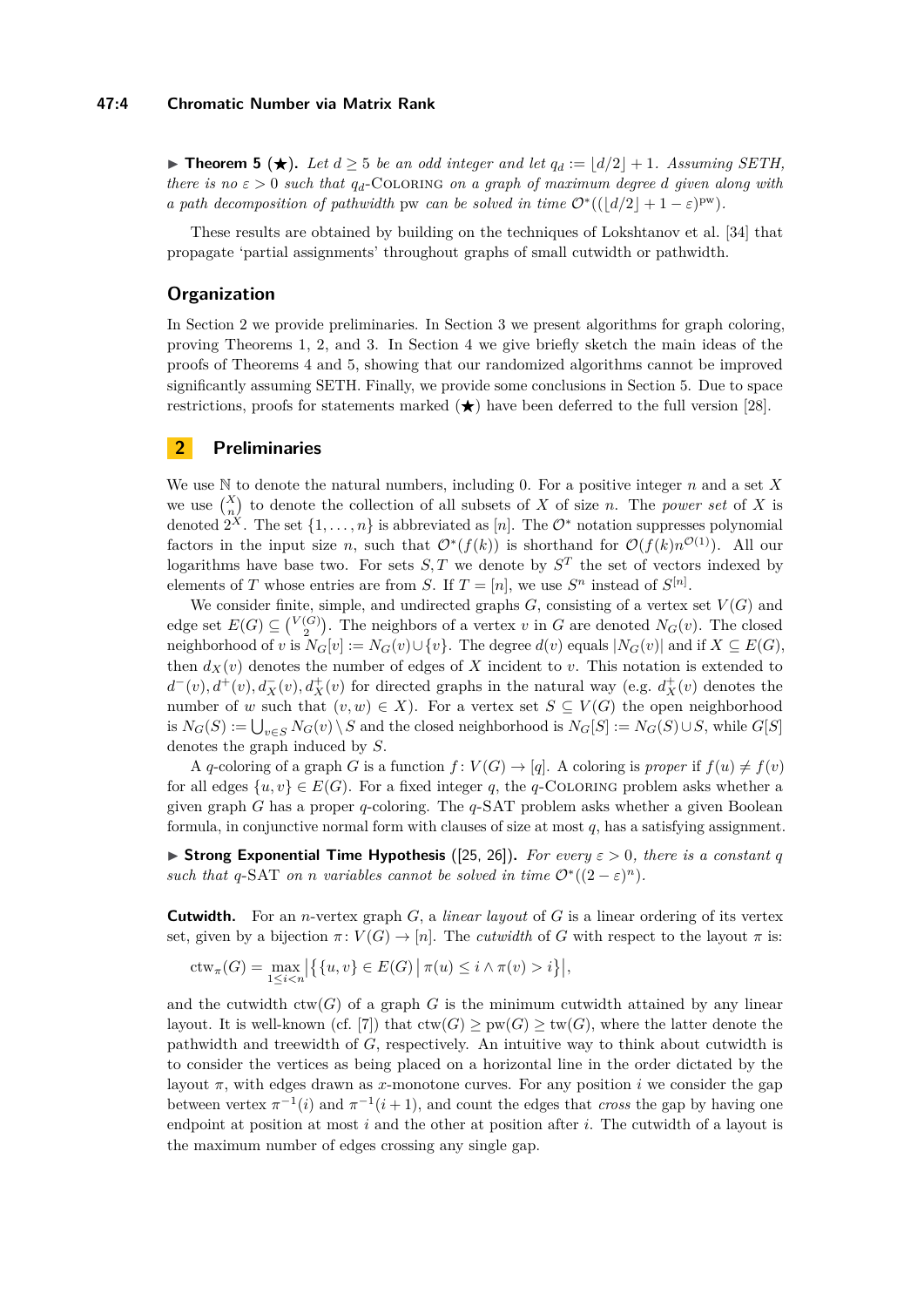**Pathwidth and path decompositions.** A *path decomposition* of a graph *G* is a path *P* in which each node *x* has an associated set of vertices  $B_x \subseteq V(G)$  (called a *bag*) such that  $\bigcup_{x \in V(P)} B_x = V(G)$  and the following properties hold:

**1.** For each edge  $\{u, v\} \in E(G)$  there is a node *x* in *P* such that  $u, v \in B_x$ .

**2.** If  $v \in B_x \cap B_y$  then  $v \in B_z$  for all nodes *z* on the (unique) path from *x* to *y* in *P*.

The *width* of *P* is the size of the largest bag minus one, and the pathwidth of a graph *G* is the minimum width over all possible path decompositions of *G*. Since our focus here is on dynamic programming over a path decomposition we only mention in passing that the related notion of treewidth can be defined in the same way, except for letting the nodes of the decomposition form a tree instead of a path.

It is common for the presentation of dynamic-programming algorithms to use path- and tree decompositions that are normalized in order to make the description easier to follow. For an overview of tree decompositions and dynamic programming on tree decompositions see e.g. [\[9\]](#page-12-10). Following [\[12\]](#page-12-8) we use the following path decompositions:

▶ **Definition 6** (Nice Path Decomposition). A *nice path decomposition* is a path decomposition where the underlying path of nodes is ordered from left to right (the predecessor of any node is its left neighbor) and in which each bag is of one of the following types:

- $\blacksquare$ **First (leftmost) bag**: the bag associated with the leftmost node *x* is empty,  $B_x = \emptyset$ .
- **Introduce vertex bag**: an internal node *x* of *P* with predecessor *y* such that  $B_x$  =  $B_y \cup \{v\}$  for some  $v \notin B_y$ . This bag is said to *introduce v*.
- **Introduce edge bag**: an internal node *x* of *P* labeled with an edge  $\{u, v\} \in E(G)$  with one predecessor *y* for which  $u, v \in B_x = B_y$ . This bag is said to *introduce*  $\{u, v\}$ .
- **Forget bag**: an internal node *x* of *P* with one predecessor *y* for which  $B_x = B_y \setminus \{v\}$ m. for some  $v \in B_y$ . This bag is said to *forget v*.
- **Last (rightmost) bag**: the bag associated with the rightmost node *x* is empty,  $B_x = \emptyset$ .  $\mathcal{L}_{\mathcal{A}}$

It is easy to verify that any given path decomposition of pathwidth pw can be transformed in time  $|V(G)| \cdot \text{pw}^{\mathcal{O}(1)}$  into a nice path decomposition without increasing the width. Let  $B_1, \ldots, B_\ell$  be a nice path decomposition of *G*. We say  $B_i$  is *before*  $B_j$  if  $i \leq j$ . We denote  $V_i = \bigcup_{j=1}^i B_i$  and let  $E_i$  denote the set of edges introduced in bags before *i*.

# <span id="page-4-0"></span>**3 Upper bounds for Graph Coloring**

In this section we outline algorithms for *q*-COLORING that run efficiently when given a graph and either a small-cutwidth layout or a good path decomposition on graphs with small maximum degree. We assume the input graph has no isolated vertices, as they are clearly irrelevant. We start by using the 'rank-based approach' as proposed in [\[8\]](#page-12-6) to obtain deterministic algorithms, and afterward give a randomized algorithm with substantial speedup. In both approaches the idea is to employ dynamic programming to accumulate needed information about the existence of partial solutions, but use linear-algebraic methods to compress this information. Let us remark in passing that our approaches are robust in the sense that they directly extend to generalizations such as  $q$ -LIST COLORING in which for every vertex a set of allowed colors is given.<sup>[3](#page-4-1)</sup>

A key quantity that determines the amount of information needed after compression in general is the rank of a *partial solutions matrix*. This matrix has its rows and columns

<span id="page-4-1"></span><sup>3</sup> In the deterministic approach we simply avoid partial solutions not satisfying these constraints, and in the randomized approach we assign sufficiently large weight to disallowed (vertex,color) combinations.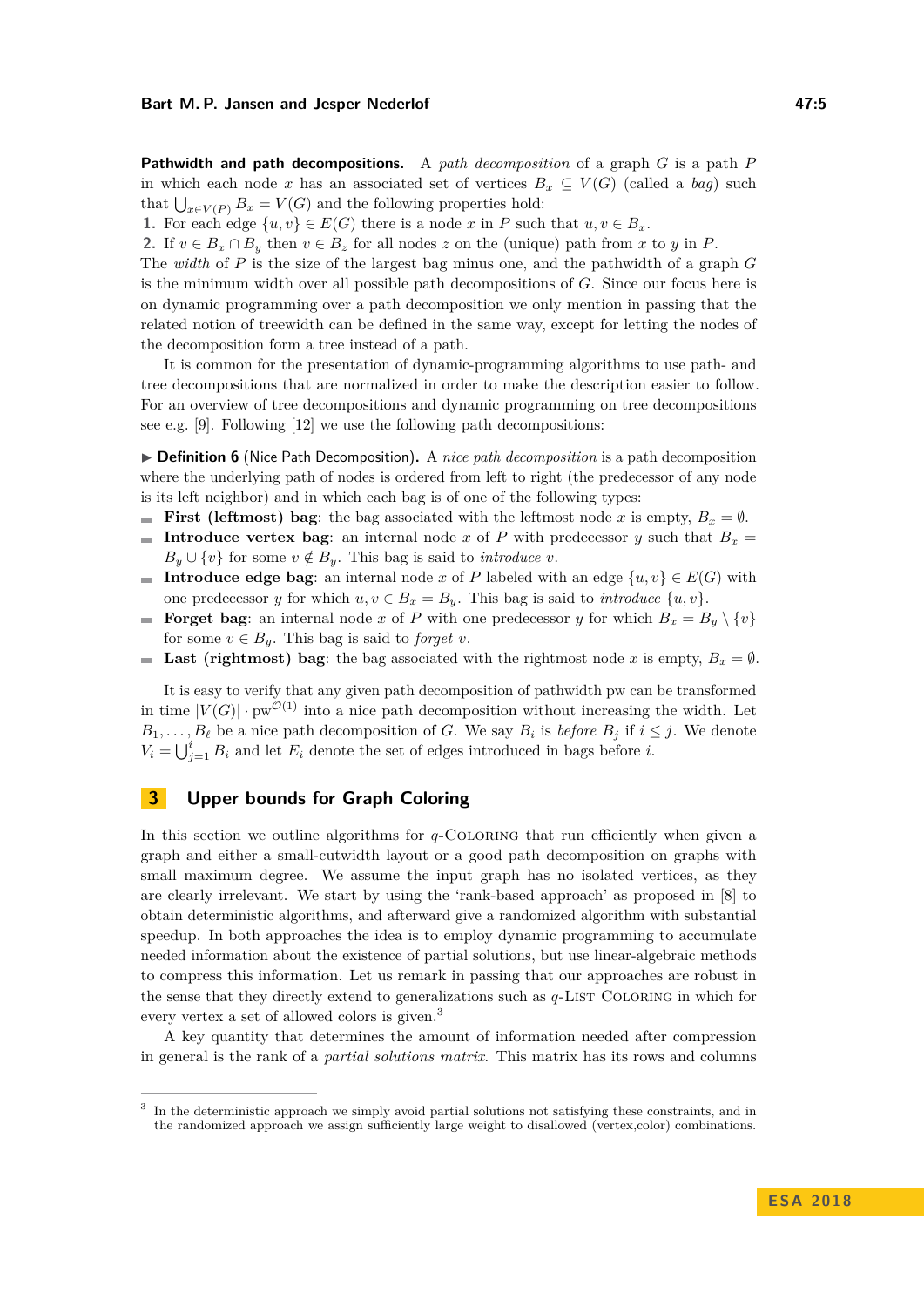## **47:6 Chromatic Number via Matrix Rank**

indexed by partial solutions (which could be defined in various ways) and an entry is 1 (or more generally, non-zero) if the two partial solutions combine to a solution. Previously, this method proved to be highly useful for connectivity problems parameterized by treewidth [\[8\]](#page-12-6). For *q*-Coloring parameterized by treewidth, partial solutions can naturally be defined as partial proper colorings of a subgraph whose boundary is formed by some vertex separator. Two partial colorings combine to a proper complete coloring if and only if the two partial colorings agree on the coloring of the separator. Unfortunately, the rank-based approach is not useful here as the partial solution matrices arising have large rank, as witnessed by induced identity submatrices of dimensions  $q^{\text{tw}}$ . Indeed, the lower bound under SETH by Lokshtanov, Marx, and Saurabh [\[34\]](#page-14-4) shows that no algorithm can solve the problem much faster than  $\mathcal{O}^*(q^{\text{pw}})$ , where pw denotes the pathwidth of the input graph.

Still, this does not exclude much faster running times parameterized by *cutwidth*. In our application of the rank-based approach for *q*-Coloring of a graph with a given linear layout of cutwidth ctw, the partial solutions are *q*-colorings of the first *i* and last *n*−*i* vertices in the linear order, and clearly only the colors assigned to vertices incident to the edges going over the cut are relevant. If we let  $X = X_i, Y = Y_i$  denote the endpoints of these edges occurring respectively not after and after *i*, and let  $H = H_i$  denote the bipartite graph induced by the cut and these edges, we are set to study the rank of the following partial solutions matrix indexed by  $x \in [q]^X$  and  $y \in [q]^Y$ :

$$
M_H[x, y] = \begin{cases} 1, & \text{if } x \cup y \text{ is a proper } q\text{-coloring of } H, \\ 0, & \text{if otherwise.} \end{cases}
$$

Here and below, we slightly abuse notation by viewing elements of  $V^I$  (i.e. vectors with values in *V* that are indexed by *I*) as sets of pairs in  $I \times V$ ; that is, if  $x \in V^I$  we also use *x* to denote the set  $\{(i, x_i)\}_{i \in I}$ . With this notation in mind, note that  $x \cup y$  above can be interpreted as an element of  $[q]^{X \cup Y}$  in the natural way as *X* and *Y* are disjoint. As the rank of  $M_H$  is generally high<sup>[4](#page-5-0)</sup> and depends on *q*, we instead focus on the matrix  $M'_H$  defined by

<span id="page-5-1"></span>
$$
M_H'[x, y] = \prod_{(v, w) \in E(H)} (x_v - y_w),
$$
\n(1)

where all edges are directed from *X* to *Y* in  $E(H)$ . The crux is that the support (e.g. the set of non-zero entries) of  $M'_H$  equals the support of  $M_H$ :

# <span id="page-5-3"></span>▶ **Lemma 7.** *We have*  $M'_H[x, y] \neq 0$  *if and only if*  $x \cup y$  *is a proper q-coloring of H*.

**Proof.** If  $x_v = y_w$  for some  $(v, w) \in E(H)$  then the term  $(x_v - y_w)$  is zero, implying the entire product on the right hand-side of [\(1\)](#page-5-1) is zero. If *x* and *y* differ at every coordinate, then  $M'_H[x, y]$  is a product of nonzero terms, and therefore non-zero itself.

In Sections [3.1](#page-6-0)[–3.2](#page-8-0) this property will allow us to work with  $M'_H$  instead of  $M_H$ , when combined with the Isolation Lemma or Gaussian-elimination approach; similarly as in previous work [\[8,](#page-12-6) [11,](#page-12-7) [12\]](#page-12-8).<sup>[5](#page-5-2)</sup>

<span id="page-5-0"></span><sup>&</sup>lt;sup>4</sup> For example, if *H* is a single edge  $M_H$  is the complement of an identity matrix of dimensions  $q \times q$ .

<span id="page-5-2"></span><sup>&</sup>lt;sup>5</sup> In the deterministic setting, the observation that one can work with a matrix different from a partial solution matrix but with the same support as the partial solution matrix was already used by Fomin et al. [\[18\]](#page-13-14) in combination with a matrix factorization by Lovász [\[36\]](#page-14-9).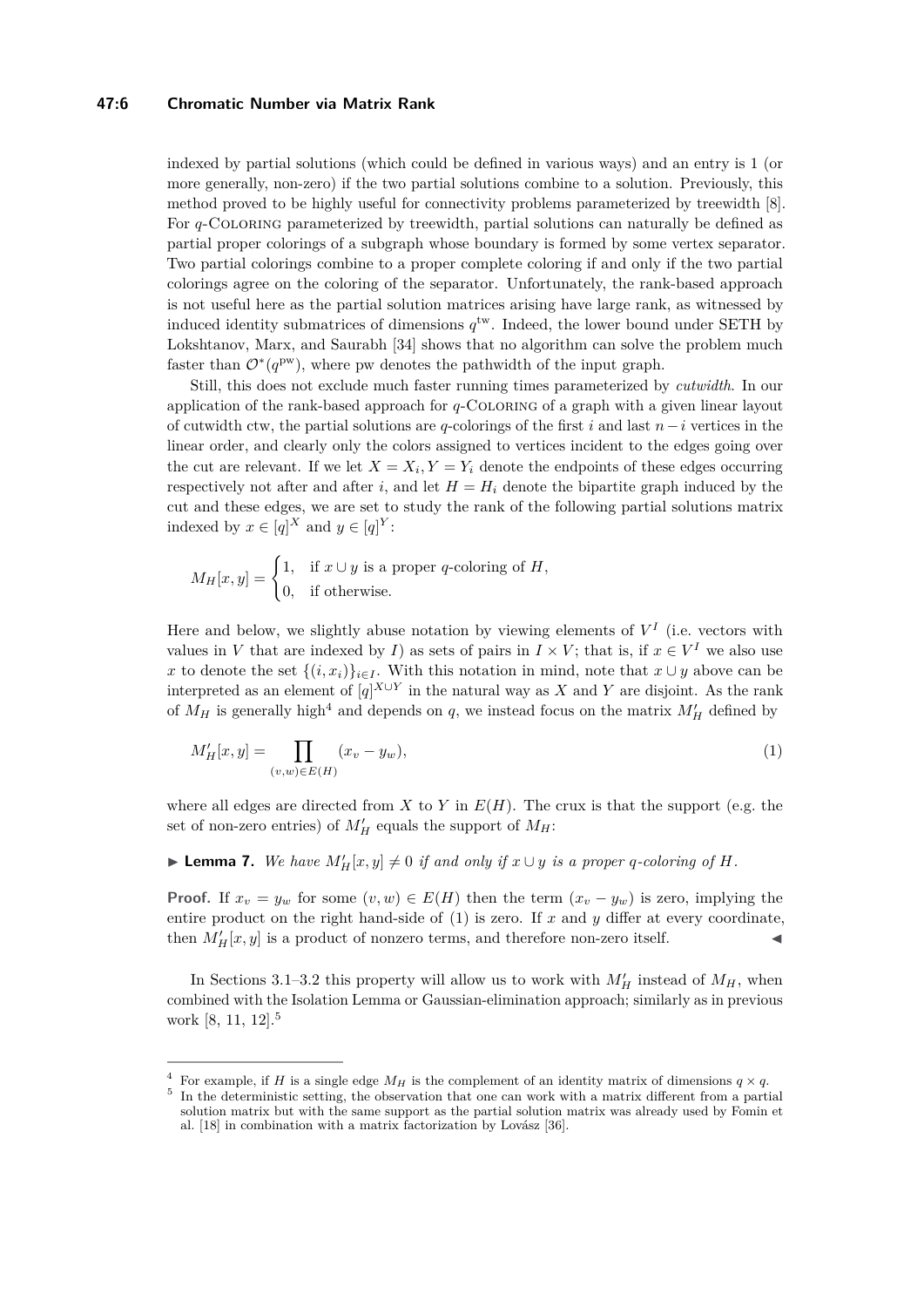# <span id="page-6-0"></span>**3.1 A deterministic algorithm**

We first show that  $M'_H$  has rank at most  $\prod_{v \in X} (d_{E(H)}(v) + 1)$  by exhibiting an explicit factorization. Here we use the shorthand  $d_W(v)$  for the number of edges in *W* containing vertex  $v$ . For a bipartite graph  $H$  with parts  $X, Y$  and edges oriented from  $X$  to  $Y$ , we have:

<span id="page-6-1"></span>
$$
M'_{H}[x,y] = \prod_{(v,w)\in E(H)} (x_v - y_w)
$$
  
= 
$$
\sum_{W \subseteq E(H)} \left( \prod_{v \in X} x_v^{d_W(v)} \right) \left( \prod_{v \in Y} (-y_v)^{d_{E(H)} \setminus W(v)} \right)
$$
  
= 
$$
\sum_{(d_v \in \{0, ..., d_{E(H)}(v)\})_{v \in X}} \left( \prod_{v \in X} x_v^{d_v} \right) \left( \sum_{\substack{W \subseteq E(H) \\ \forall v \in X : d_W(v) = d_v}} \prod_{v \in Y} (-y_v)^{d_{E(H)} \setminus W(v)} \right), (2)
$$

where the second equality follows by expanding the product and the third equality follows by grouping the summands on the number of edges incident to vertices in *W* included in *X*.

Expression [\(2\)](#page-6-1) provides us with a matrix factorization  $M'_H = L_H \cdot R_H$  where  $L_H$  is indexed by  $x \in [q]^X$  and a sequence  $s = (d_v \in \{0, \ldots, d_{E(H)}(v)\})_{v \in X}$  and  $R_H$  has columns indexed by  $y \in [q]^Y$  (one such factorization sets  $L_H[x, s] = \prod_{v \in X} x_v^{s_v}$ ). As the number of relevant sequences *s* is bounded by  $\prod_{v \in X} (d_{E(H)}(v) + 1)$ , the factorization implies the claimed rank bound for  $M'_H$ .<sup>[6](#page-6-2)</sup> The rank bound allows some partial solutions to be pruned from the dynamic-programming table without changing the answer. The following definition captures correct reduction steps.

▶ **Definition 8.** Fix a bipartite graph *H* with parts *X* and *Y* and let  $S \subseteq [q]^X$  be a set of *q*-colorings of *X*. We say  $\mathcal{S}' \subseteq [q]^X$  *H*-represents  $\mathcal{S}$  if  $\mathcal{S}' \subseteq \mathcal{S}$ , and for each  $y \in [q]^Y$  we have:

<span id="page-6-3"></span> $(\exists x \in S : x \cup y \text{ is a proper coloring of } H) \Leftrightarrow (\exists x' \in S' : x' \cup y \text{ is a proper coloring of } H).$  (3)

Note that the backward direction of [\(3\)](#page-6-3) is implied by the property that  $\mathcal{S}' \subseteq \mathcal{S}$ , but we state both for clarity. If *H* is clear from context it will be omitted. For future reference we record the observation that the transitivity of this relation follows directly from its definition:

<span id="page-6-5"></span>▶ Observation 9. Let *H* be a bipartite graph with parts *X* and *Y*, and let  $A, B, C \subseteq [q]^X$ . If A *represents* B *and* B *represents* C*, then* A *represents* C*.*

Given the above matrix factorization, we can directly follow the proof of  $[8,$  Theorem 3.7] to get the following result (note that  $\omega$  denotes the matrix multiplication constant):

<span id="page-6-4"></span> $\blacktriangleright$  **Lemma 10.** *There is an algorithm* reduce *that, given a bipartite graph H with parts X,Y and a set*  $S \subseteq [q]^X$ , *outputs in time*  $(\prod_{v \in X} (d_{E(H)}(v) + 1))^{w-1} \cdot |S| \cdot \text{poly}(|X| + |Y|)$  *a set*  $S'$ *that represents*  $S$  *and satisfies*  $|S'| \le \prod_{v \in X} (d_{E(H)}(v) + 1)$ *.* 

**Proof.** The algorithm is as follows: compute explicitly the matrix  $L_H[\mathcal{S}, \cdot]$  (i.e. the submatrix of  $L_H$  induced by all rows in S). As every entry of  $L_H$  can be computed in polynomial time, clearly this can be done within the claimed time bound. Subsequently, the algorithm finds a row basis of this matrix and returns that set as  $\mathcal{S}'$ . As the rank of a matrix is at most its

<span id="page-6-2"></span><sup>6</sup> This construction (first developed in this paper) has subsequently been used by the second author with Bansal et al. [\[3\]](#page-12-11) in the completely different setting of online algorithms; see [\[3,](#page-12-11) Footnote 3].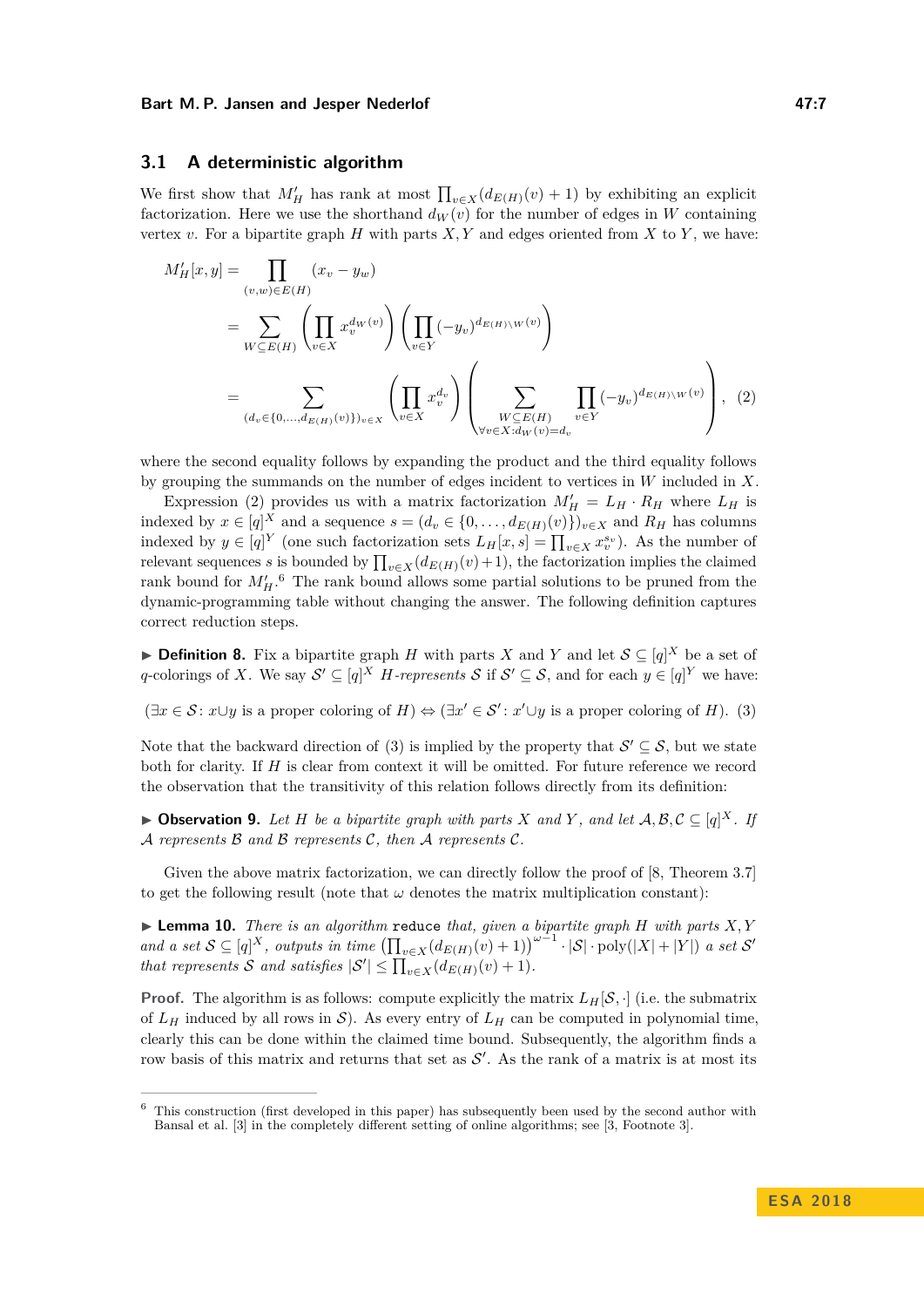## **47:8 Chromatic Number via Matrix Rank**

number of columns,  $|S'| \le \prod_{v \in X} (d_{E(H)}(v) + 1)$ . Using [\[8,](#page-12-6) Lemma 3.15], this step also runs in the promised running time.

To see that  $\mathcal{S}'$  represents  $\mathcal{S}$ , note that clearly  $\mathcal{S}' \subseteq \mathcal{S}$  and thus it remains to prove the forward implication of [\(3\)](#page-6-3). To this end, suppose that  $x \cup y$  is a proper *q*-coloring of *H* and  $x \in S$ . As S' is a row basis of  $L_H$ , there exist  $x^{(1)}, \ldots, x^{(\ell)} \in S'$  and  $\lambda_1, \ldots, \lambda_\ell$  such that

$$
M'_H[x,y] = L_H[x, \cdot]R_H[\cdot, y] = \left(\sum_{i=1}^{\ell} \lambda_i L_H[x^{(i)}, \cdot]\right)R_H[\cdot, y] = \sum_{i=1}^{\ell} \lambda_i M'_H[x^{(i)}, y],
$$

where  $L_H[x, \cdot]$  and  $R_H[\cdot, y]$  denote a row of  $L_H$  and column of  $R_H$  respectively. As  $x \cup y$  is a proper coloring of *H*, Lemma [7](#page-5-3) implies  $M'_H[x, y]$  is non-zero. Therefore there must also exist  $x^{(i)} \in S'$  such that  $M'_H[x^{(i)}, y]$  is non-zero and hence  $x^{(i)} \cup y$  is a proper coloring of *H*.  $\triangleleft$ 

Equipped with the algorithm reduce from Lemma [10](#page-6-4) we are ready to present the algorithm for *q*-Coloring. On a high level, the algorithm uses a naïve dynamic-programming scheme, but by extensive use of the reduce procedure we efficiently represent sets of partial solutions and speed up the computation significantly.

First we need to introduce some notation. A vector  $x \in V^I$  is an extension of a vector  $x' \in V^{I'}$  if  $I' \subseteq I$  and  $x'_i = x_i$  for every  $i \in I'$ . If  $x \in V^I$  and  $P \subseteq I$  then the projection  $x_{|P}$ is defined as the unique vector in  $V^P$  of which x is an extension. Let G be the graph for which we need to decide whether a proper *q*-coloring exists and fix an ordering  $v_1, \ldots, v_n$  of *V*(*G*). We denote all edges as directed pairs  $(v_i, v_j)$  with  $i < j$ . For  $i = 1, \ldots, n$ , define  $V_i$  as the *i*'th prefix of this ordering,  $C_i$  as the *i*'th cut in this ordering, and  $X_i$  and  $Y_i$  as the left and respectively right endpoints of the edges in this cut, i.e.

$$
V_i = \{v_1, \ldots, v_i\},
$$
  
\n
$$
C_i = \{(v_l, v_r) \in E(G) : l \le i < r\},
$$
  
\n
$$
X_i = \{v_l \in V(G) : \exists (v_l, v_r) \in C_i \land l < r\},
$$
  
\n
$$
Y_i = \{v_r \in V(G) : \exists (v_l, v_r) \in C_i \land l < r\}.
$$

Note that  $X_i \subseteq X_{i-1} \cup \{v_i\}$  and  $Y_{i-1} \subseteq Y_i \cup \{v_i\}$ . We let  $H_i$  denote the bipartite graph with parts  $X_i, Y_i$  and edge set  $C_i$ . For  $i = 1, \ldots, n$ , let  $T[i] \subseteq [q]^{X_i}$  be the set of all *q*-colorings of the vertices in  $X_i$  that can be extended to a proper *q*-coloring of  $G[V_i]$ . The following lemma shows that we can continuously work with a table  $T'$  that represents a table  $T$ :

<span id="page-7-1"></span>▶ **Lemma 11.** *If*  $T'[i-1]$   $H_{i-1}$ -represents  $T[i-1]$ *, then*  $T'[i]$   $H_i$ -represents  $T[i]$ *, where* 

<span id="page-7-0"></span>
$$
T'[i] = \left\{ (x \cup (v_i, c))_{|X_i} : x \in T'[i-1], c \in [q], (\forall v \in N(v_i) \cap X_{i-1} : x_v \neq c) \right\}.
$$
 (4)

**Proof.** Assuming the hypothesis, we first show that  $T'[i] \subseteq T[i]$ . Let  $x \in T'[i-1]$  and  $c \in [q]$  such that  $\forall v \in N(v_i) \cap X_{i-1} : x_v \neq c$ . As  $T'[i-1]$  represents  $T[i-1]$ , we have that *x* ∈ *T*[*i* −1]. By definition of *T*[*i* − 1], there exists a proper coloring *w* of *G*[*V*<sub>*i*−1</sub>] that extends x. Since all  $v \in N(v_i) \cap X_{i-1} = N(v_i) \cap V_{i-1}$  satisfy  $x_v \neq c$ , it follows that  $w \cup (v_i, c)$  is a proper coloring of  $G[V_i]$ , and thus  $(x \cup (v_i, c))_{|X_i} \in T[i]$ .

Thus, to prove the lemma it remains to show the forward implication of [\(3\)](#page-6-3). To this end, let  $x \in T[i]$  and let  $w \in [q]^{V_i}$  be a proper coloring of  $G[V_i]$  that extends  $x$ . Let  $y \in [q]^{Y_i}$  be such that  $x \cup y$  is a proper coloring of  $H_i$ . As  $w_{v_i} \neq w_{v_j}$  for neighbors  $v_j \in N(v_i) \cap V_{i-1}$  and  $w_{v_i} \neq y_{v_j}$  for  $v_j \in N(v_i) \setminus V_i$ , it follows that  $w \cup y$  extends a proper coloring of  $H_{i-1}$ .

Therefore  $w_{|X_{i-1}} \cup (y \cup (v_i, w_{v_i}))_{|Y_{i-1}}$  must be a proper coloring of  $H_{i-1}$ , and  $w_{|X_{i-1}} \in T[i-1]$ 1] as it can be extended to a proper coloring of  $V_i$ , and thus also to a proper coloring of  $V_{i-1}$ . As  $T'[i-1]$   $H_{i-1}$ -represents  $T[i-1]$ , there exists  $x' \in T'[i-1]$  such that  $x' \cup (y \cup (v_i, w_{v_i}))_{|Y_{i-1}}$ is a proper coloring of  $H_{i-1}$ .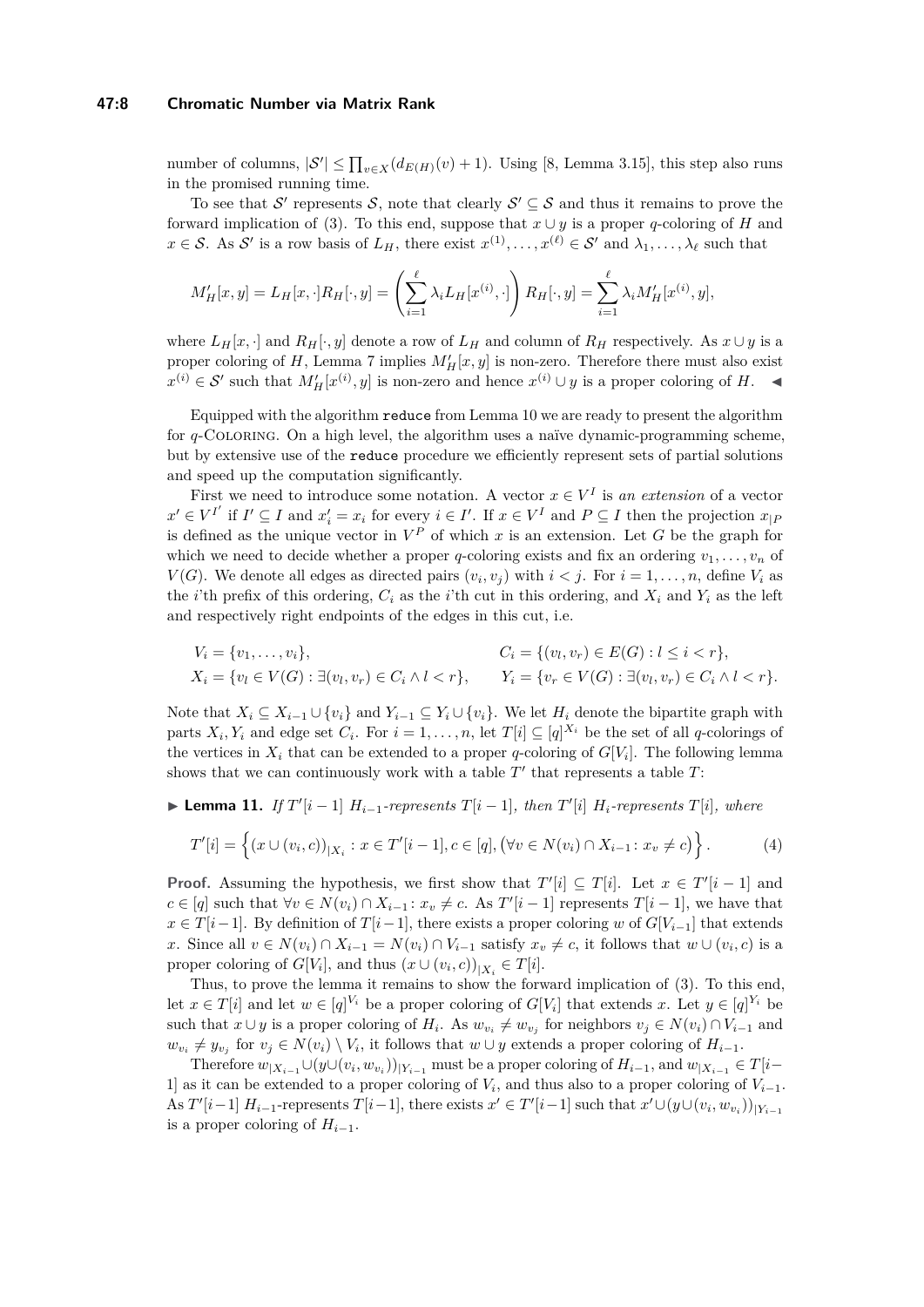As no neighbor of  $v_i$  was assigned color  $w_{v_i}$  by *y*, it follows that  $(x' \cup (v_i, w_{v_i})) \cup y$  is an extension of a proper coloring of  $H_i$ . As  $x' \cup (y \cup (v, w_{v_i}))_{|Y_{i-1}}$  is a proper coloring of  $H_{i-1}$ , no neighbors of  $v_i$  are assigned color  $w_{v_i}$  by  $x'$ , and by [\(4\)](#page-7-0) we have that  $(x' \cup (v_i, w_{v_i})) \in T'[i],$ as required.  $\blacktriangleleft$ 

Now we combine Lemma [10](#page-6-4) with Lemma [11](#page-7-1) to obtain an algorithm to solve *q*-Coloring.

<span id="page-8-1"></span>► Lemma 12. *q*-COLORING *can be solved in time*  $\mathcal{O}^*\left(\left(\max_i \prod_{v \in X_i} (d_{E(H_i)}(v) + 1)\right)^\omega\right)$ .

**Proof.** Note  $T'[0] = T[0] = \{\emptyset\}$  (where  $\emptyset$  is the 0-dimensional vector). Using Lemma [11,](#page-7-1) we can use [\(4\)](#page-7-0) for  $i = 1, ..., n$  to iteratively compute a set  $T'[i]$  representing  $T[i]$  from a set  $T'[i-1]$  representing  $T[i-1]$ , and replace  $T'[i]$  after each step with  $\text{reduce}(H_i, T'[i])$ . By combining Lemma [11](#page-7-1) and Observation [9,](#page-6-5) we may conclude that *G* has a *q*-coloring if and only if  $T'[n]$  is not empty (that is, it contains a single element which is the empty vector).

The time required for the computation dictated by [\(4\)](#page-7-0) is clearly  $|T'[i]| \cdot \text{poly}(n)$ . Since  $|T'[i-1]| \leq \max_i \prod_{v \in X_i} (d_{E(H_i)}(v) + 1)$ , as it is the result of reduce, we have that  $|T'[i]|$ is bounded by  $q \cdot \max_i \prod_{v \in X_i} (d_{E(H_i)}(v) + 1)$ . Using this upper bound for  $T'[i]$ , the time of reduce will be  $\mathcal{O}^*\left(\left(\max_i\prod_{v\in X_i}(d_{E(H_i)}(v)+1)\right)^\omega\right)$ , which clearly is the bottleneck in the running time.  $\blacksquare$ 

Theorem [1](#page-2-0) now follows directly from this more general statement.

**Proof of Theorem [1.](#page-2-0)** If  $v_1, \ldots, v_n$  is a layout of cutwidth k, then  $|E(H_i)| \leq k$  for every *i*, and the term  $\prod_{v \in X_i} (d_{E(H_i)}(v) + 1)$  is upper bounded by 2<sup>k</sup> by the AM-GM inequality. Thus the theorem follows from Lemma [12.](#page-8-1)

# <span id="page-8-0"></span>**3.2 A randomized algorithm**

In this section we use an idea similar to the idea from the matrix factorization of the previous section to obtain faster randomized algorithms. Specifically, our main technical result is as follows (recall that  $E_i$  denotes the set of edges introduced in bags before  $B_i$ ).

<span id="page-8-3"></span>▶ **Theorem 13.** *There is a Monte Carlo algorithm for q*-COLORING *that, given a graph G and a nice path decomposition*  $B_1, \ldots, B_\ell$ *, runs in time*  $\mathcal{O}^*(\max_i \prod_{v \in B_i} (\min \{d_{E_i}(v), d(v) - \ell\})$  $d_{E_i}(v)$  $+$ 1)). The algorithm does not give false-positives and returns the correct answer *with high probability.*

Let  $V(G) = V = \{v_1, \ldots, v_n\}$  be ordered arbitrarily, and direct every edge  $\{v_i, v_j\}$  as  $(v_i, v_j)$ with  $i < j$ . Define the *graph polynomial*  $f_G$  as  $f_G(x_1, \ldots, x_n) = \prod_{(u,v) \in E(G)} (x_u - x_v)$ . This polynomial has been studied intensively (cf. [\[2,](#page-12-12) [13,](#page-12-13) [35\]](#page-14-10)), for example in the context of the Alon-Tarsi theorem [\[1\]](#page-12-4). Define  $P_G = \sum_{x \in [q]^V} f_G(x)$ . Similarly as in Lemma [7](#page-5-3) we see that if  $P_G \neq 0$  then *G* has a proper *q*-coloring, and if *G* has a unique *q*-coloring then  $P_G \neq 0$  as it is the product of non-zero values. This is useful if the graph is guaranteed to have at most one proper *q*-coloring. To this end, we use a standard technique based on the Isolation Lemma, which we state now.

**Definition 14.** A function  $\omega: U \to \mathbb{Z}$  *isolates* a set family  $\mathcal{F} \subseteq 2^U$  if there is a unique  $S' \in \mathcal{F}$  with  $\omega(S') = \min_{S \in \mathcal{F}} \omega(S)$ , where  $\omega(S') := \sum_{v \in S'} \omega(v)$ .

<span id="page-8-2"></span>▶ Lemma 15 (Isolation Lemma, [\[37\]](#page-14-11)). Let  $\mathcal{F} \subseteq 2^U$  be a non-empty set family over universe U. *For each*  $u \in U$ *, choose a weight*  $\omega(u) \in \{1, 2, ..., W\}$  *uniformly and independently at random. Then*  $Pr[\omega \text{ isolates } \mathcal{F}] \geq 1 - |U|/W$ *.*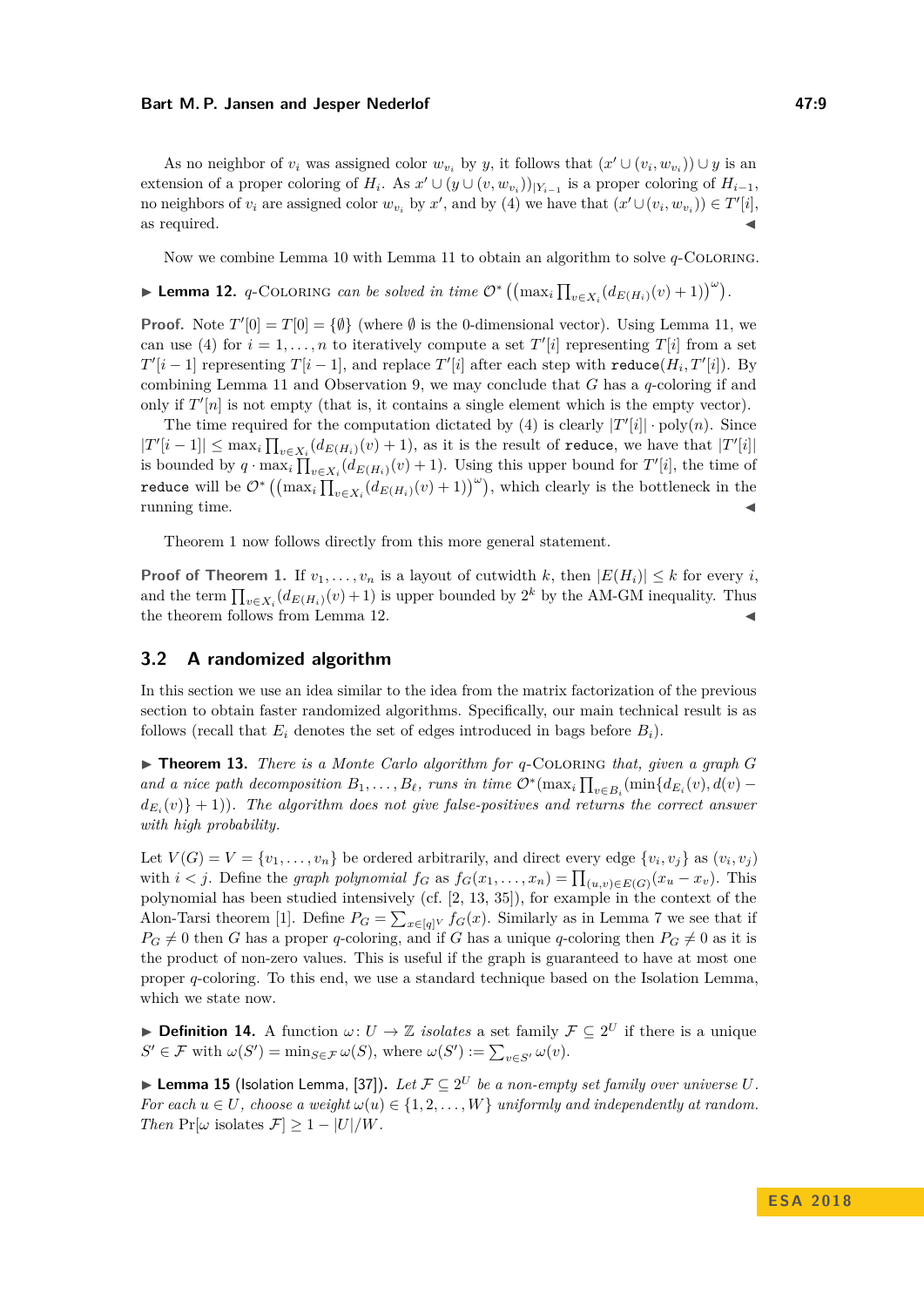#### **47:10 Chromatic Number via Matrix Rank**

We will apply Lemma [15](#page-8-2) to isolate the set of proper colorings of *G*. To this end, we use the set  $V(G) \times [q]$  of vertex/color pairs as our universe U, and consider a weight function  $\omega: V(G) \times [q] \rightarrow \mathbb{Z}$ .

▶ **Definition 16.** A *q*-coloring of *G* is a vector  $x \in [q]^n$ , and it is proper if  $x_i \neq x_j$  for every  $(i, j) \in E(G)$ . The *weight* of *x* is  $\omega(x) = \sum_{i=1}^{n} \omega((i, x_i))$ .

Let  $\omega: V(G) \times [q] \to [2nq]$  be a random weight function, i.e. for every  $v \in V(G)$  and  $c \in [q]$  we pick an integer from [2*nq*] uniformly and independently at random. For every integer *z* we associate a number  $P_G(z)$  with *G*, as follows:

<span id="page-9-0"></span>
$$
P_G(z) = \sum_{\substack{x \in [q]^n \ (i,j) \in E(G)}} \prod_{(x_i - x_j)} (x_i - x_j). \tag{5}
$$

If *G* has no proper *q*-coloring, then  $P_G(z) = 0$  since for every *q*-coloring *x* there will be an edge  $(i, j) \in E$  for which  $x_i = x_j$  and therefore the product in [\(5\)](#page-9-0) vanishes. We claim that if *G* has a proper *q*-coloring, then with probability at least  $1/2$  there exists  $z \le 2nq$  such that  $P_G(z) \ne 0$ , which means we get a correct algorithm with high probability by repeating a polynomial in *n* number of times. Let  $\mathcal{F} = \{ \{ (i, x_i) \}_{i \in V} : x \text{ is a proper } q\text{-coloring of } G \} \subseteq 2^U$ . As  $\mathcal{F}$  is non-empty, we may apply Lemma [15](#page-8-2) to obtain that  $\omega$  isolates  $\mathcal F$  with probability at least 1*/*2. Conditioned on this event, there must exist an integer *w* such that there is exactly one proper *q*-coloring *x* of *G* satisfying  $\omega(x) = z$ . In this case, *x* is the only summand in [\(5\)](#page-9-0) that can have a non-zero contribution. Moreover, as it is a proper coloring, its contribution is a product of non-zero entries and therefore non-zero itself. Thus  $P_G(z)$  is non-zero with probability at least 1*/*2.

We now continue by showing how to compute  $P_G(z)$  for all  $z \leq 2nq$  quickly using dynamic programming. Note that by expanding the product in [\(5\)](#page-9-0) we have:

$$
P_G(z) = \sum_{\substack{x \in [q]^n \\ \omega(x) = z}} \sum_{W \subseteq E(G)} \left( \prod_{(u,v) \in W} x_u \right) \left( \prod_{(u,v) \in E(G) \setminus W} -x_v \right).
$$
 (6)

If  $B_i$  is a bag of a path decomposition (Section [2\)](#page-3-0), we need to define table entries  $T_i$  containing all information about the graph  $(V_i, E_i)$  needed to compute  $P_G(z)$ . Before we describe these table entries we make a small deviation to convey intuition about our approach. Specifically, we may interpret  $P_G(z)$  as a polynomial in variables  $x_v$  for  $v \in B_i$ . Now suppose for simplicity that  $|B_i| = 1$ . Then the amount of information about  $E_i$  needed to compute  $P_G(z)$  may be studied via a simple communication-complexity game that we now outline.

**A One-way Communication Protocol.** Alice has a univariate polynomial  $P_A(x)$  of degree  $d_A$ , and Bob has a univariate polynomial  $P_B(x)$  of degree  $d_B$ . Both parties know  $d_A$ ,  $d_B$  and an additional integer *q*. Alice needs to send as few bits as possible to Bob after which Bob needs to output the quantity  $\sum_{x \in [q]} P_A(x) P_B(x)$ , where  $q \in \mathbb{N}$  is known to both.

An easy strategy is that Alice sends the  $d_A + 1$  coefficients of her polynomial to Bob. An alternative strategy for Alice is based on partial evaluations, which is useful when  $d_B < d_A$ . By expanding Bob's polynomial in coefficient form we can rewrite  $\sum_{x \in [q]} P_A(x) P_B(x)$  into

$$
\sum_{x \in [q]} P_A(x)(c_0 x^0 + c_1 x^1 + \ldots + c_{d_B} x^{d_B}) = c_0 \sum_{x \in [q]} P_A(x) x^0 + \ldots + c_{d_B} \sum_{x \in [q]} P_A(x) x^{d_B},
$$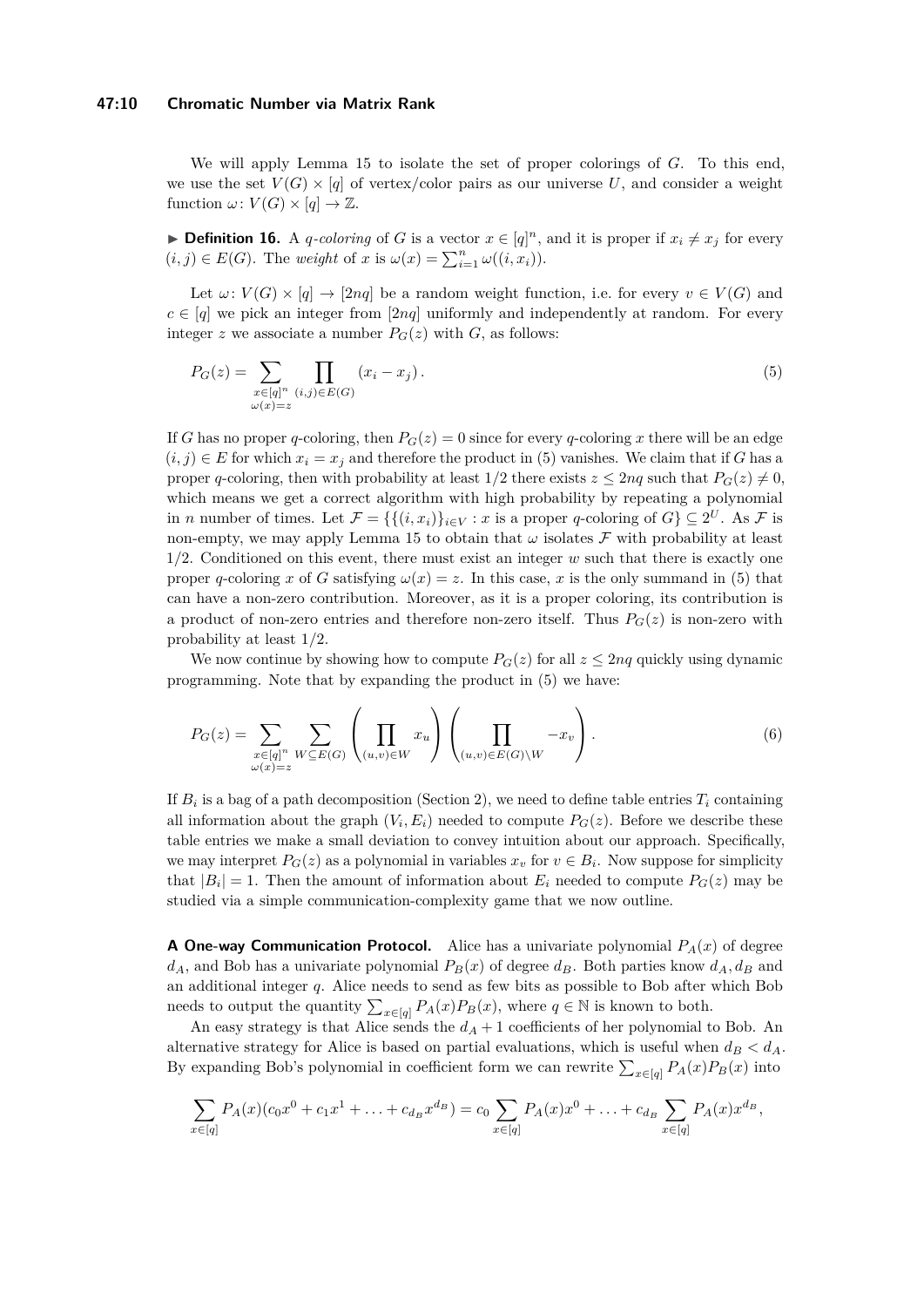so as second strategy Alice may send the  $d_B + 1$  values  $\sum_{x \in [q]} P_A(x) x^i$  for  $i = 0, \ldots, d^B$ . So she can always send at most  $\min\{d_A, d_B\} + 1$  integers.

In our setting for defining table entries  $T_i$  for evaluating  $P_G(z)$ , we think of  $d_A(v)$  as the number of edges in  $E_i$  incident to *v* and of  $d_B(v)$  as the number of edges incident to *v* not in  $E_i$ . Roughly speaking, the running time of Theorem [13](#page-8-3) is obtained by defining table entries storing Alice's message, in which she chooses the best of the two strategies independently for every vertex.

**Definition of the Table Entries.** An *orientation O* of a subset  $X \subseteq E(G)$  of edges is a set of directed pairs such that for every  $\{u, v\} \in X$ , either  $(u, v) \in O$  or  $(v, u) \in O$ . If *O* is an orientation of  $X$ , we also say  $O$  *orients*  $X$ . The number of *reversals* rev( $O$ ) of  $O$  is the number of  $(v, u) \in O$  such that *u* is introduced in a bag before the bag in which *v* is introduced. An orientation is *even* if its number of reversals is even, and it is *odd* otherwise.

For a fixed path decomposition  $B_1, \ldots, B_\ell$  of the input graph  $G$ , let  $L_i \subseteq B_i$  consist of all vertices in  $B_i$  of which at most half of their incident edges are already introduced in  $B_i$  or a bag before  $B_i$ , and let  $R_i = B_i \setminus L_i$ . Let  $l^i$  be the vector indexed by  $L_i$  such that for every  $v \in L_i$  the value  $l_v^i$  denotes the number of edges incident to *v* already introduced before or at bag  $B_i$ . Similarly, let  $r^i$  be the vector indexed by  $R_i$  such that for every  $v \in R_i$  the value  $r_v^i$  denotes the number of edges incident to *v* introduced *after* bag  $B_i$ . So for every *i* we have  $d(v) = l_v^i + r_v^i.$ 

If  $b \in \mathbb{N}_{\geq 0}^I$  is a vector, we denote  $\mathcal{P}(b)$  for the set of vectors *a* in  $\mathbb{N}_{\geq 0}^I$  such that  $a \preceq b$ . Here  $a \preceq b$  denotes that  $a_v \leq b_v$  for every  $v \in I$ . For  $d \in \mathcal{P}(l^i)$  and  $e \in \mathcal{P}(r^i)$ , define:

$$
T_i^z[d, e] = \sum_{\substack{x \in [q]^{V_i \setminus L_i} \\ \omega(x) = z}} \sum_{\substack{O \text{ orients } E_i \\ \forall u \in L_i : d_O^+(u) = d_u}} (-1)^{\text{rev}(O)} \left( \prod_{u \in V_i \setminus L_i} x_u^{d_O^+(u)} \right) \left( \prod_{u \in R_i} x_u^{e_u} \right). \tag{7}
$$

Intuitively, this could be seen as a partial evaluation of  $P_G(z)$ . Note we sum over all possible  $x_v \in [q]$  for  $v \in V_i \setminus L_i$ , but let the values  $x_v$  for  $v \in L_i$  be undetermined and store the coefficient in the obtained polynomial of a certain monomial  $\prod_{u \in R_i} x_u^{e_u}$ . Indeed, it is easily seen that  $P_G(z)$  equals  $T^z_{\ell}[\emptyset, \emptyset]$ , where  $\emptyset$  is the unique 0-dimensional vector. By combining the appropriate recurrence for all values  $T_i^z[d, e]$  with dynamic programming, the following lemma is proved in the full version [\[28\]](#page-13-0).

**Example 17** ( $\star$ ). All values  $T_i^z[d, e]$  can be computed in time  $\text{poly}(n) \cdot \sum_{i=1}^{\ell} T_i$ , where

$$
T_i = |\mathcal{P}(l^i)| \cdot |\mathcal{P}(r^i)| = \prod_{v \in B_i} (\min\{d_{E_i}(v), d(v) - d_{E_i}(v)\} + 1).
$$

Thus  $P_G(z)$  can be computed in the time stated in Theorem [13.](#page-8-3) As discussed,  $P_G(z) = 0$ if *G* has no proper *q*-coloring. Otherwise, *ω* isolates the set of proper *q*-colorings of *G* with probability at least 1/2. Conditioned on this event we have  $P_G(z) \neq 0$ , where *z* is the weight of the unique minimum-weight *q*-coloring. Therefore we output yes if  $P_G(z) \neq 0$  for some *z* and obtain the claimed probabilistic guarantee. This concludes the proof of Theorem [13.](#page-8-3)

As special cases of Theorem [13](#page-8-3) we obtain Theorems [2](#page-2-1) and [3.](#page-2-2)

**Proof of Theorem [2.](#page-2-1)** Given a linear layout  $v_1, \ldots, v_n$  of cutwidth *k*, define a nice path decomposition in which vertices are introduced in the order of the layout. After  $v_i$  is introduced, its incident edges to  $v_j$  with  $j < i$  are introduced in arbitrary order. Forget  $v_i$ directly after the series of edge introductions that introduced its last incident edge.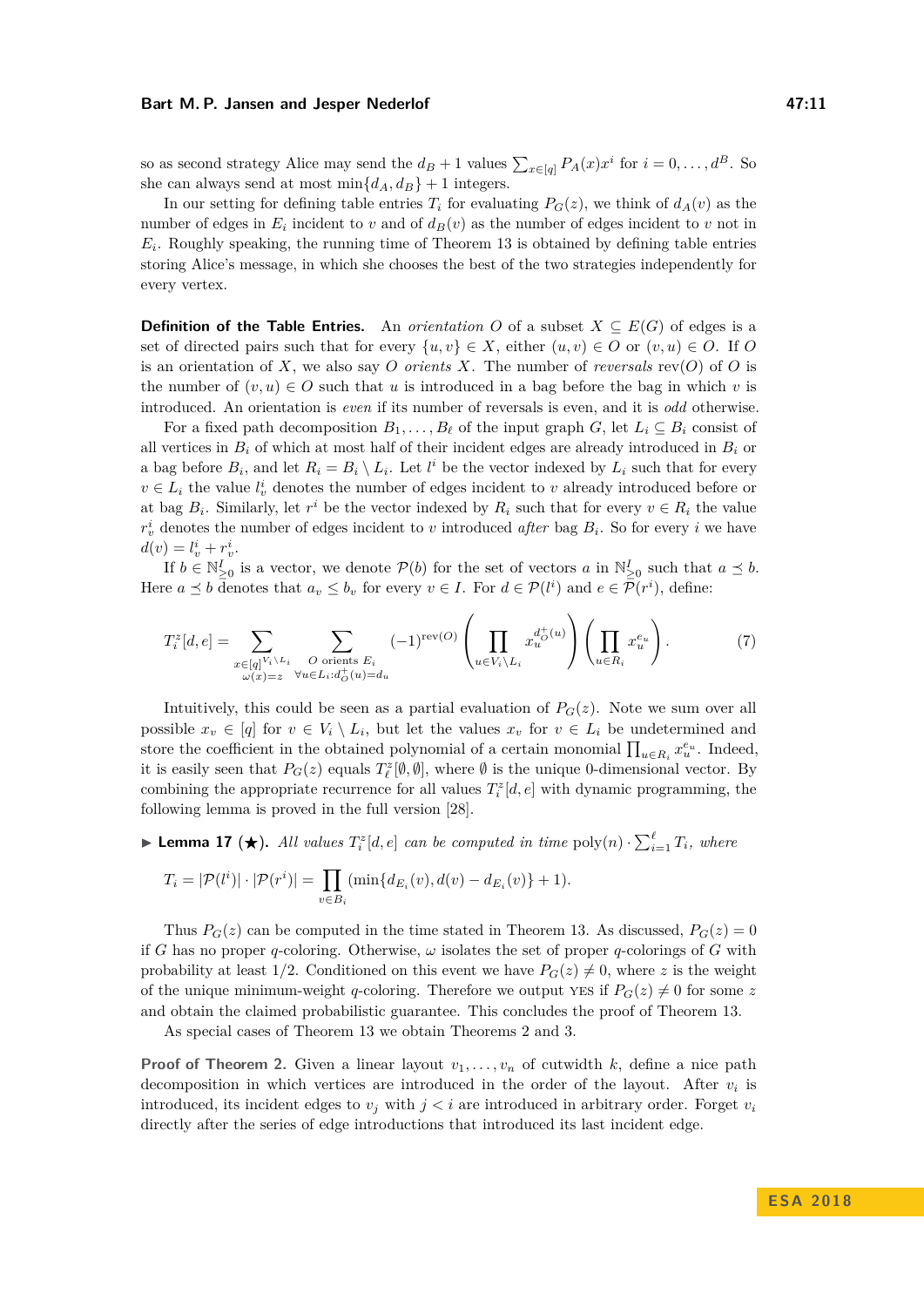## **47:12 Chromatic Number via Matrix Rank**

As  $v_1, \ldots, v_n$  has cutwidth at most k, for any bag  $B_i$  of this path decomposition the number of edges between  $V_i$  and  $V \setminus V_i$  is at most k. Together with the edges incident on the most-recently introduced vertex  $v_j$ , these k edges are the only edges incident on  $B_i$  that are not in  $E_i$ . Consider the term  $\prod_{v \in B_i} (\min\{d_{E_i}(v), d(v) - d_{E_i}(v)\} + 1)$ . Vertex  $v_j$  contributes at most one factor *n*. For the remaining vertices in  $B_i$ , the only incident edges not in  $E_i$ are those in the cut of size at most *k*. By the AM-GM inequality, their contribution to the product is maximized when they are all incident to distinct vertices, in which case the algorithm of Theorem [13](#page-8-3) runs in time  $\mathcal{O}^*(2^k)$  $\blacksquare$ ).

**Proof of Theorem [3.](#page-2-2)** Follows from Theorem [13:](#page-8-3)  $\min\{d_{E_i}(v), d(v) - d_{E_i}(v)\}$  ≤  $\lfloor d(v)/2 \rfloor$ . ◀

# <span id="page-11-0"></span>**4 Lower Bounds for Graph Coloring**

In this section we discuss the main ideas behind our lower bounds, whose proofs are deferred to the full version [\[28\]](#page-13-0). We first start with Theorem [4,](#page-2-3) which rules out algorithms for solving 3-COLORING in time  $\mathcal{O}^*((2-\varepsilon)^{\text{ctw}})$ , even on *planar graphs*. (We remark that a companion paper [\[22\]](#page-13-15) was the first to present lower bounds for planar graphs of bounded cutwidth.) The overall approach is based on the framework by Lokshtanov et al. [\[34\]](#page-14-4). We prove that an *n*-variable instance of CNF-SAT can be transformed in polynomial time into an equivalent instance of 3-COLORING on a planar graph *G* with a linear layout of cutwidth  $n + \mathcal{O}(1)$ . Consequently, saving  $\varepsilon$  in the base of the exponent when solving graph coloring would violate SETH. By employing clause-checking gadgets in the form of a path [\[27\]](#page-13-6), crossover gadgets [\[21\]](#page-13-3), and a carefully constructed ordering of the graph, we get the desired reduction.

The second lower bound, Theorem [5,](#page-3-1) rules out algorithms with running time  $\mathcal{O}^*((d/2]+$  $(1 - \varepsilon)^{pw}$  for solving *q*-COLORING for  $q := |d/2| + 1$  on graphs of maximum degree *d* and pathwidth pw, for any odd integer  $d \geq 5$ . The reduction employs *chains of cliques* to propagate assignments throughout a bounded-pathwidth graph. A *t*-chain of *q*-cliques is the graph obtained from a sequence of *t* vertex-disjoint *q*-cliques by selecting a distinguished *terminal* vertex in each clique and connecting it to the  $(q - 1)$  non-terminals in the previous clique. Any proper *q*-coloring of a chain assigns all terminals the same color, and terminals have  $2(q-1)$  neighbors in the chain. Therefore, we can propagate a choice with q possibilities throughout a path decomposition. We encode truth assignments to variables of a CNF-SAT instance through colors given to the terminals of such chains. We enforce that the encoded truth assignment satisfies a clause, by enforcing that an assignment that does *not* satisfy the clause, is not the one encoded by the coloring. To check this, we take one terminal from each chain and connect it to a partner on a path gadget that forbids a specific coloring. Hence each vertex on a chain will receive at most one more neighbor, giving a maximum degree of  $d := 2(q - 1) + 1 = 2q - 1$  to represent a q-COLORING instance. Then solving this  $q$ -COLORING instance in  $\mathcal{O}^*((\lfloor d/2 \rfloor + 1 - \varepsilon)^{pw}) = \mathcal{O}^*((\lfloor (q-1) + 1 - \varepsilon)^{pw})$  time will contradict SETH for the same reason as in the earlier construction [\[34\]](#page-14-4) showing the impossibility of  $\mathcal{O}^*((q-\varepsilon)^{pw})$ -time algorithms.

# <span id="page-11-1"></span>**5 Conclusion**

We showed how graph decompositions using small edge separators can be used to solve *q*-Coloring. The exponential parts of the running times of our algorithms are independent of *q*, which is a significant difference compared to algorithms for parameterizations based on vertex separators. The deterministic O<sup>∗</sup> (2*<sup>ω</sup>*·ctw) algorithm of Theorem [1](#page-2-0) for the cutwidth parameterization follows cleanly from the bound on the rank of the partial solutions matrix.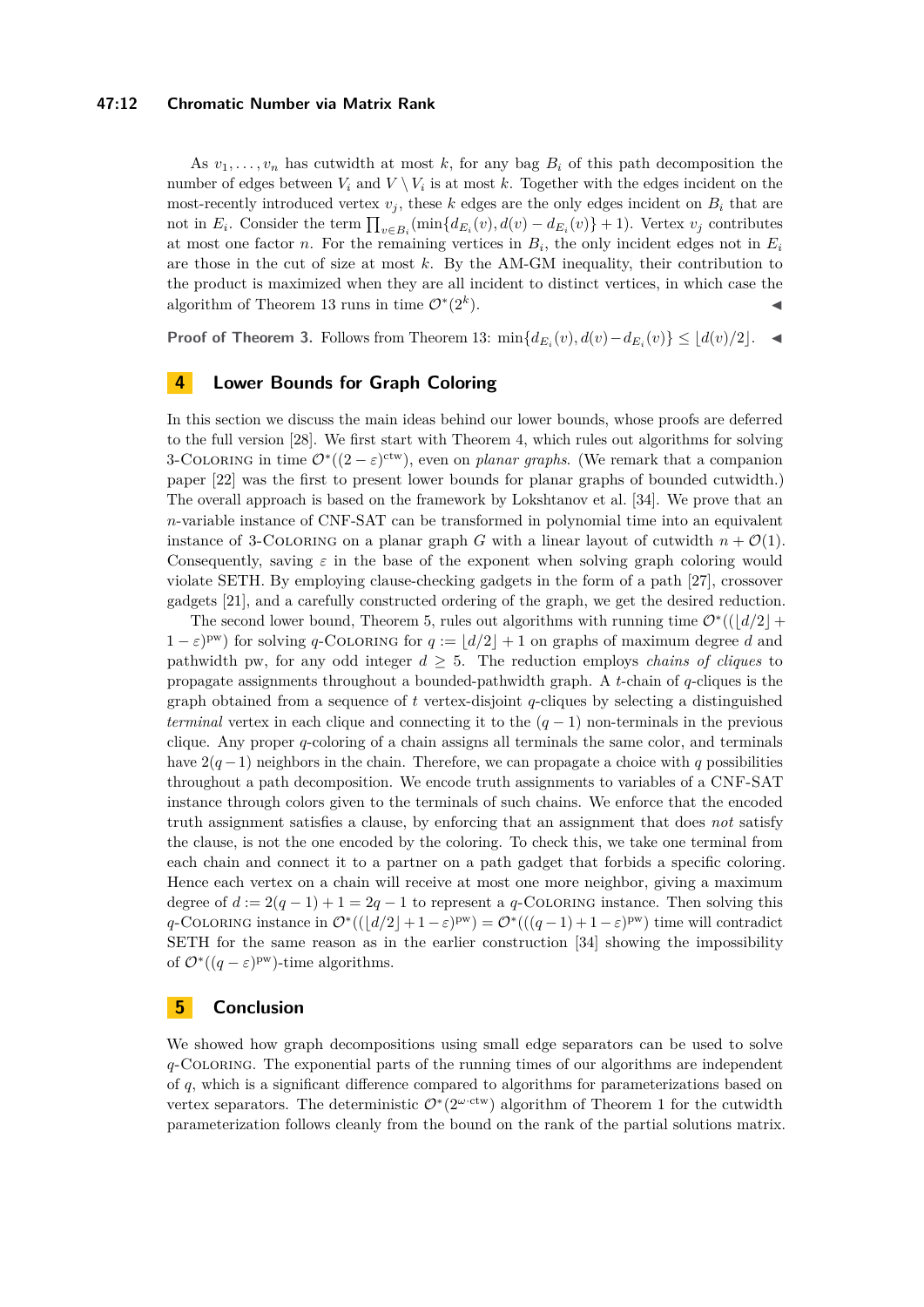It may serve as an insightful new illustration of the rank-based approach for dynamicprogramming algorithms in the spirit of [\[8,](#page-12-6) [11,](#page-12-7) [12,](#page-12-8) [18\]](#page-13-14).

One of the main take-away messages from this work from a practical viewpoint is the following. Suppose *H* is a subgraph of *G* connected to the remainder of the graph by *k* edges. Then any set of partial colorings S of H can be reduced to a subset S' of size  $2^k$ , with the guarantee that if some coloring in  $S$  could be extended to a proper coloring of  $G$ , then this still holds for  $\mathcal{S}'$ . The reduction can be achieved by an application of Gaussian elimination, which has experimentally been shown to work well for speeding up dynamic programming for other problems [\[15\]](#page-13-16). We therefore believe the table-reduction steps presented here may also be useful when solving graph coloring over tree- or path decompositions, and can be applied whenever processing a separator consisting of few edges.

#### **References**

- <span id="page-12-4"></span>**1** Noga Alon and Michael Tarsi. Colorings and orientations of graphs. *Combinatorica*, 12(2):125–134, 1992. [doi:10.1007/BF01204715](http://dx.doi.org/10.1007/BF01204715).
- <span id="page-12-12"></span>**2** Noga Alon and Michael Tarsi. A note on graph colorings and graph polynomials. *J. Comb. Theory, Ser. B*, 70(1):197–201, 1997. [doi:10.1006/jctb.1997.1753](http://dx.doi.org/10.1006/jctb.1997.1753).
- <span id="page-12-11"></span>**3** Nikhil Bansal, Marek Eliás, Grigorios Koumoutsos, and Jesper Nederlof. Competitive algorithms for generalized *k*-server in uniform metrics. In *Proc. 29th SODA*, pages 992– 1001, 2018. [doi:10.1137/1.9781611975031.64](http://dx.doi.org/10.1137/1.9781611975031.64).
- <span id="page-12-3"></span>**4** Andreas Björklund. Coloring graphs having few colorings over path decompositions. In *Proc. 15th SWAT*, volume 53 of *LIPIcs*, pages 13:1–13:9, 2016. [doi:10.4230/LIPIcs.SWAT.](http://dx.doi.org/10.4230/LIPIcs.SWAT.2016.13) [2016.13](http://dx.doi.org/10.4230/LIPIcs.SWAT.2016.13).
- <span id="page-12-0"></span>**5** Andreas Björklund and Thore Husfeldt. Exact graph coloring using inclusion-exclusion. In Ming-Yang Kao, editor, *Encyclopedia of Algorithms*. Springer, 2008. [doi:10.1007/](http://dx.doi.org/10.1007/978-0-387-30162-4_134) [978-0-387-30162-4\\_134](http://dx.doi.org/10.1007/978-0-387-30162-4_134).
- <span id="page-12-1"></span>**6** Andreas Björklund, Thore Husfeldt, and Mikko Koivisto. Set partitioning via inclusionexclusion. *SIAM J. Comput.*, 39(2):546–563, 2009. [doi:10.1137/070683933](http://dx.doi.org/10.1137/070683933).
- <span id="page-12-9"></span>**7** Hans L. Bodlaender. A partial *k*-arboretum of graphs with bounded treewidth. *Theor. Comput. Sci.*, 209(1-2):1–45, 1998. [doi:10.1016/S0304-3975\(97\)00228-4](http://dx.doi.org/10.1016/S0304-3975(97)00228-4).
- <span id="page-12-6"></span>**8** Hans L. Bodlaender, Marek Cygan, Stefan Kratsch, and Jesper Nederlof. Deterministic single exponential time algorithms for connectivity problems parameterized by treewidth. *Inf. Comput.*, 243:86–111, 2015. [doi:10.1016/j.ic.2014.12.008](http://dx.doi.org/10.1016/j.ic.2014.12.008).
- <span id="page-12-10"></span>**9** Hans L. Bodlaender and Arie M. C. A. Koster. Combinatorial optimization on graphs of bounded treewidth. *Comput. J.*, 51(3):255–269, 2008. [doi:10.1093/comjnl/bxm037](http://dx.doi.org/10.1093/comjnl/bxm037).
- <span id="page-12-2"></span>**10** Marek Cygan, Fedor V. Fomin, Lukasz Kowalik, Daniel Lokshtanov, Dániel Marx, Marcin Pilipczuk, Michal Pilipczuk, and Saket Saurabh. *Parameterized Algorithms*. Springer, 2015. [doi:10.1007/978-3-319-21275-3](http://dx.doi.org/10.1007/978-3-319-21275-3).
- <span id="page-12-7"></span>**11** Marek Cygan, Stefan Kratsch, and Jesper Nederlof. Fast hamiltonicity checking via bases of perfect matchings. In *Proc. 45th STOC*, pages 301–310. ACM, 2013. [doi:10.1145/](http://dx.doi.org/10.1145/2488608.2488646) [2488608.2488646](http://dx.doi.org/10.1145/2488608.2488646).
- <span id="page-12-8"></span>**12** Marek Cygan, Jesper Nederlof, Marcin Pilipczuk, Michal Pilipczuk, Johan M. M. van Rooij, and Jakub Onufry Wojtaszczyk. Solving connectivity problems parameterized by treewidth in single exponential time. In *Proc. 52nd FOCS*, pages 150–159, 2011. [doi:](http://dx.doi.org/10.1109/FOCS.2011.23) [10.1109/FOCS.2011.23](http://dx.doi.org/10.1109/FOCS.2011.23).
- <span id="page-12-13"></span>**13** J. A. de Loera. Gröbner bases and graph colorings. *Contributions to Algebra and Geometry*, 35(1):89–96, 1995.
- <span id="page-12-5"></span>**14** Josep Díaz, Jordi Petit, and Maria J. Serna. A survey of graph layout problems. *ACM Comput. Surv.*, 34(3):313–356, 2002. [doi:10.1145/568522.568523](http://dx.doi.org/10.1145/568522.568523).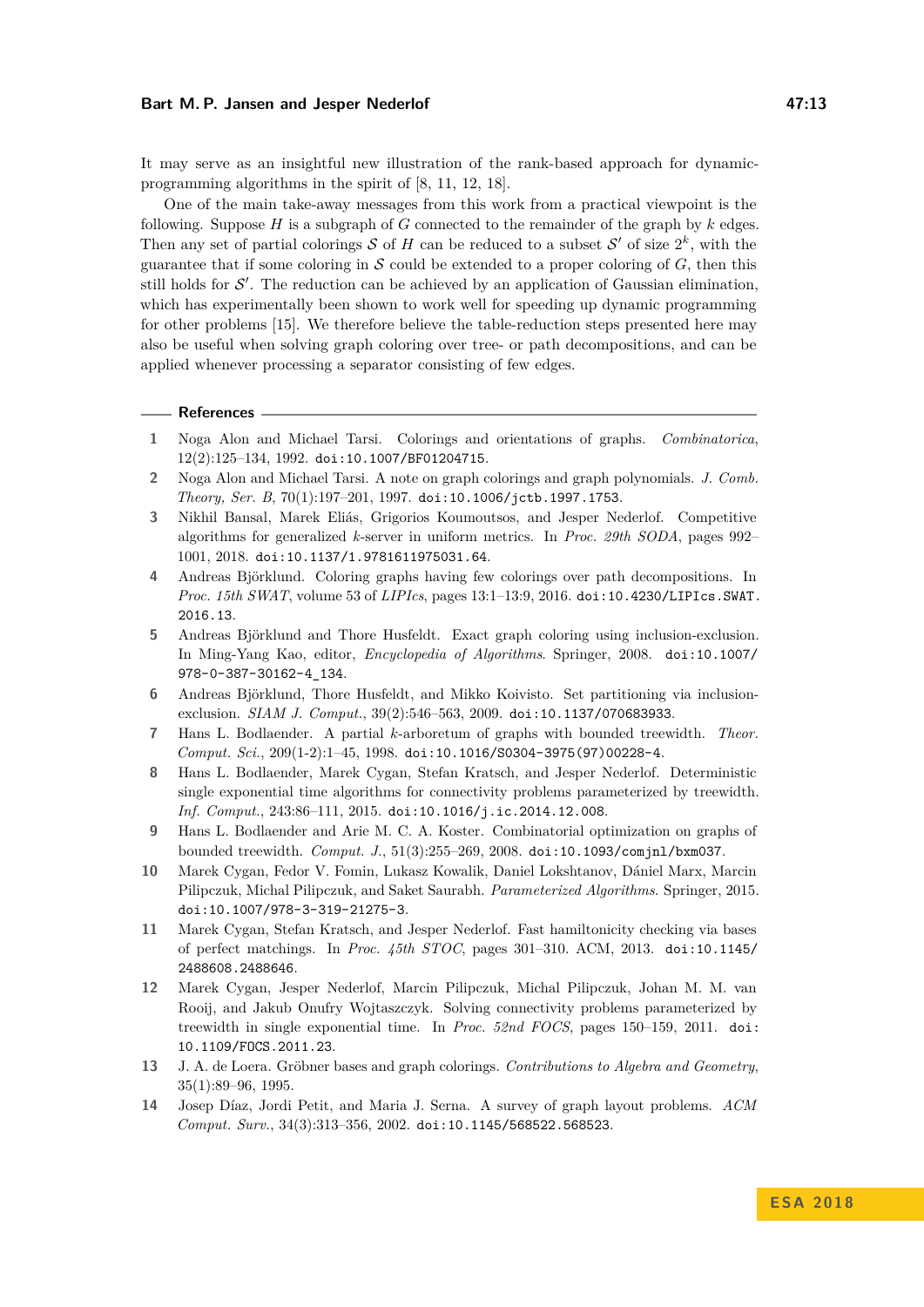- <span id="page-13-16"></span>**15** Stefan Fafianie, Hans L. Bodlaender, and Jesper Nederlof. Speeding up dynamic programming with representative sets: An experimental evaluation of algorithms for Steiner tree on tree decompositions. *Algorithmica*, 71(3):636–660, 2015. [doi:10.1007/](http://dx.doi.org/10.1007/s00453-014-9934-0) [s00453-014-9934-0](http://dx.doi.org/10.1007/s00453-014-9934-0).
- <span id="page-13-12"></span>**16** Michael R. Fellows, Bart M. P. Jansen, and Frances Rosamond. Towards fully multivariate algorithmics: Parameter ecology and the deconstruction of computational complexity. *European J. Combin.*, 34(3):541–566, 2013. [doi:10.1016/j.ejc.2012.04.008](http://dx.doi.org/10.1016/j.ejc.2012.04.008).
- <span id="page-13-7"></span>**17** Fedor V. Fomin, Petr A. Golovach, Daniel Lokshtanov, and Saket Saurabh. Intractability of clique-width parameterizations. *SIAM J. Comput.*, 39(5):1941–1956, 2010. [doi:10.1137/](http://dx.doi.org/10.1137/080742270) [080742270](http://dx.doi.org/10.1137/080742270).
- <span id="page-13-14"></span>**18** Fedor V. Fomin, Daniel Lokshtanov, Fahad Panolan, and Saket Saurabh. Efficient computation of representative families with applications in parameterized and exact algorithms. *J. ACM*, 63(4):29:1–29:60, 2016. [doi:10.1145/2886094](http://dx.doi.org/10.1145/2886094).
- <span id="page-13-11"></span>**19** Jakub Gajarský, Michael Lampis, and Sebastian Ordyniak. Parameterized algorithms for modular-width. In *Proc. 8th IPEC*, volume 8246 of *Lecture Notes in Computer Science*, pages 163–176. Springer, 2013. [doi:10.1007/978-3-319-03898-8\\_15](http://dx.doi.org/10.1007/978-3-319-03898-8_15).
- <span id="page-13-10"></span>**20** Robert Ganian. Twin-cover: Beyond vertex cover in parameterized algorithmics. In Dániel Marx and Peter Rossmanith, editors, *Proc. 6th IPEC*, volume 7112 of *Lecture Notes in Computer Science*, pages 259–271. Springer, 2011. [doi:10.1007/978-3-642-28050-4\\_21](http://dx.doi.org/10.1007/978-3-642-28050-4_21).
- <span id="page-13-3"></span>**21** M.R. Garey, D.S. Johnson, and L. Stockmeyer. Some simplified NP-complete graph problems. *Theoretical Computer Science*, 1(3):237–267, 1976. [doi:10.1016/0304-3975\(76\)](http://dx.doi.org/10.1016/0304-3975(76)90059-1) [90059-1](http://dx.doi.org/10.1016/0304-3975(76)90059-1).
- <span id="page-13-15"></span>**22** Bas A.M. van Geffen, Bart M.P. Jansen, Arnoud A.W.M. de Kroon, and Rolf Morel. Lower bounds for dynamic programming on planar graphs of bounded cutwidth. *CoRR*, 2018. [arXiv:1806.10513](http://arxiv.org/abs/1806.10513).
- <span id="page-13-13"></span>**23** Archontia C. Giannopoulou, Michal Pilipczuk, Jean-Florent Raymond, Dimitrios M. Thilikos, and Marcin Wrochna. Cutwidth: Obstructions and algorithmic aspects. In *Proc. 11th IPEC*, volume 63 of *LIPIcs*, pages 15:1–15:13, 2016. [doi:10.4230/LIPIcs.IPEC.2016.15](http://dx.doi.org/10.4230/LIPIcs.IPEC.2016.15).
- <span id="page-13-8"></span>**24** Petr A. Golovach, Daniel Lokshtanov, Saket Saurabh, and Meirav Zehavi. Cliquewidth III: The odd case of graph coloring parameterized by cliquewidth. In *Proc. 29th SODA*, pages 262–273, 2018. [doi:10.1137/1.9781611975031.19](http://dx.doi.org/10.1137/1.9781611975031.19).
- <span id="page-13-4"></span>**25** Russel Impagliazzo and Ramamohan Paturi. On the complexity of *k*-SAT. *J. Comput. Syst. Sci.*, 62(2):367–375, 2001. [doi:10.1006/jcss.2000.1727](http://dx.doi.org/10.1006/jcss.2000.1727).
- <span id="page-13-5"></span>**26** Russell Impagliazzo, Ramamohan Paturi, and Francis Zane. Which problems have strongly exponential complexity? *J. Comput. Syst. Sci.*, 63(4):512–530, 2001. [doi:10.1006/jcss.](http://dx.doi.org/10.1006/jcss.2001.1774) [2001.1774](http://dx.doi.org/10.1006/jcss.2001.1774).
- <span id="page-13-6"></span>**27** Lars Jaffke and Bart M. P. Jansen. Fine-grained parameterized complexity analysis of graph coloring problems. In *Proc. 10th CIAC*, Lecture Notes in Computer Science, pages 345–356, 2017. [doi:10.1007/978-3-319-57586-5\\_29](http://dx.doi.org/10.1007/978-3-319-57586-5_29).
- <span id="page-13-0"></span>**28** Bart M. P. Jansen and Jesper Nederlof. Computing the chromatic number using graph decompositions via matrix rank. *CoRR*, 2018. [arXiv:1806.10501](http://arxiv.org/abs/1806.10501).
- <span id="page-13-1"></span>**29** T.R. Jensen and B. Toft. *Graph Coloring Problems*. Wiley interscience publication. Wiley, 1995.
- <span id="page-13-2"></span>**30** David S. Johnson, Anuj Mehrotra, and Michael A. Trick. Special issue on computational methods for graph coloring and its generalizations. *Discrete Applied Mathematics*, 156(2):145–146, 2008. [doi:10.1016/j.dam.2007.10.007](http://dx.doi.org/10.1016/j.dam.2007.10.007).
- <span id="page-13-9"></span>**31** Daniel Kobler and Udi Rotics. Edge dominating set and colorings on graphs with fixed clique-width. *Discrete Applied Mathematics*, 126(2-3):197–221, 2003. [doi:10.1016/](http://dx.doi.org/10.1016/S0166-218X(02)00198-1) [S0166-218X\(02\)00198-1](http://dx.doi.org/10.1016/S0166-218X(02)00198-1).